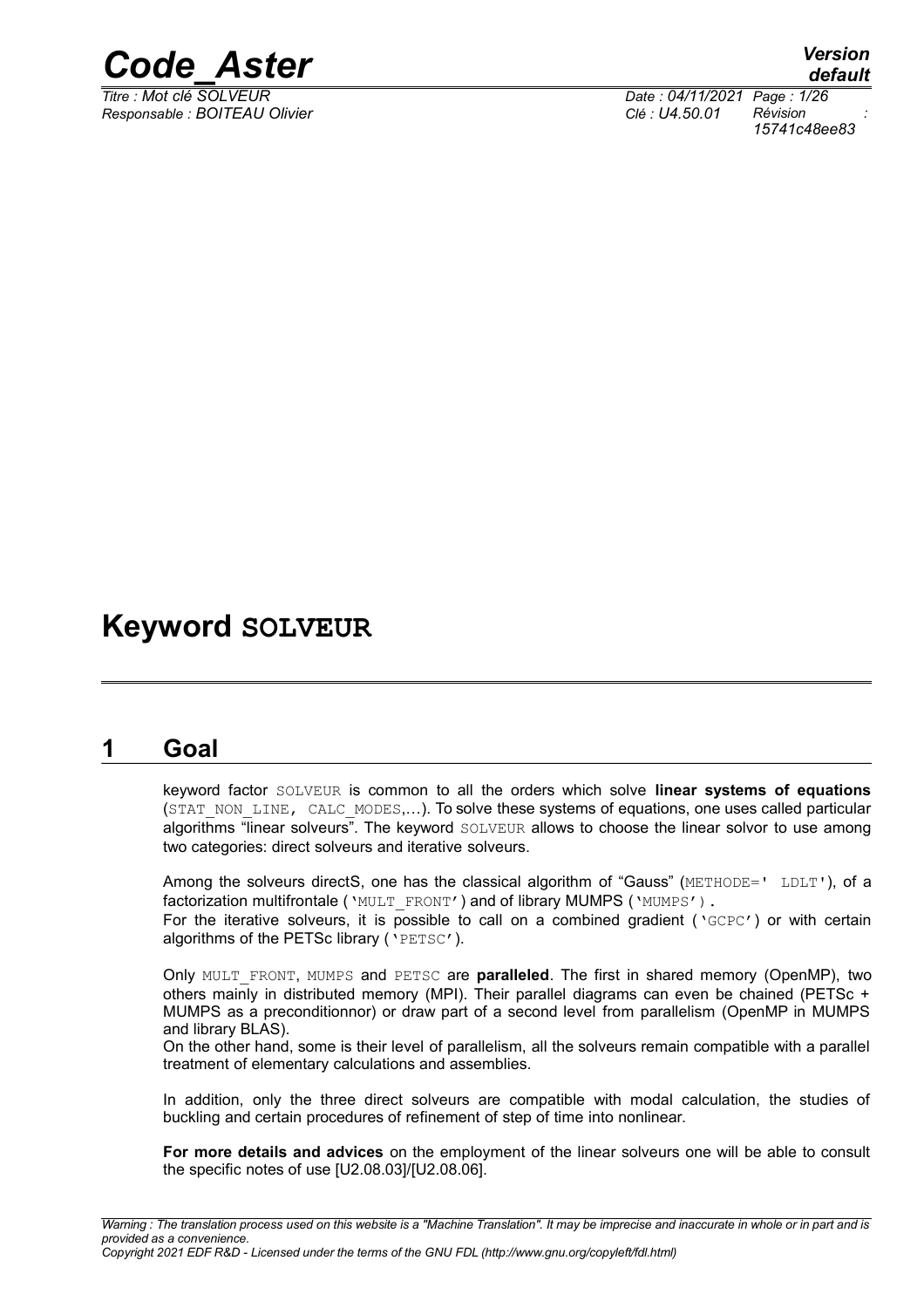## **Code Aster**

Titre : Mot clé SOLVEUR Responsable : BOITEAU Olivier

### **Contents**

#### **Version** default

Date: 04/11/2021 Page: 2/26 Clé : U4.50.01 Révision 15741c48ee83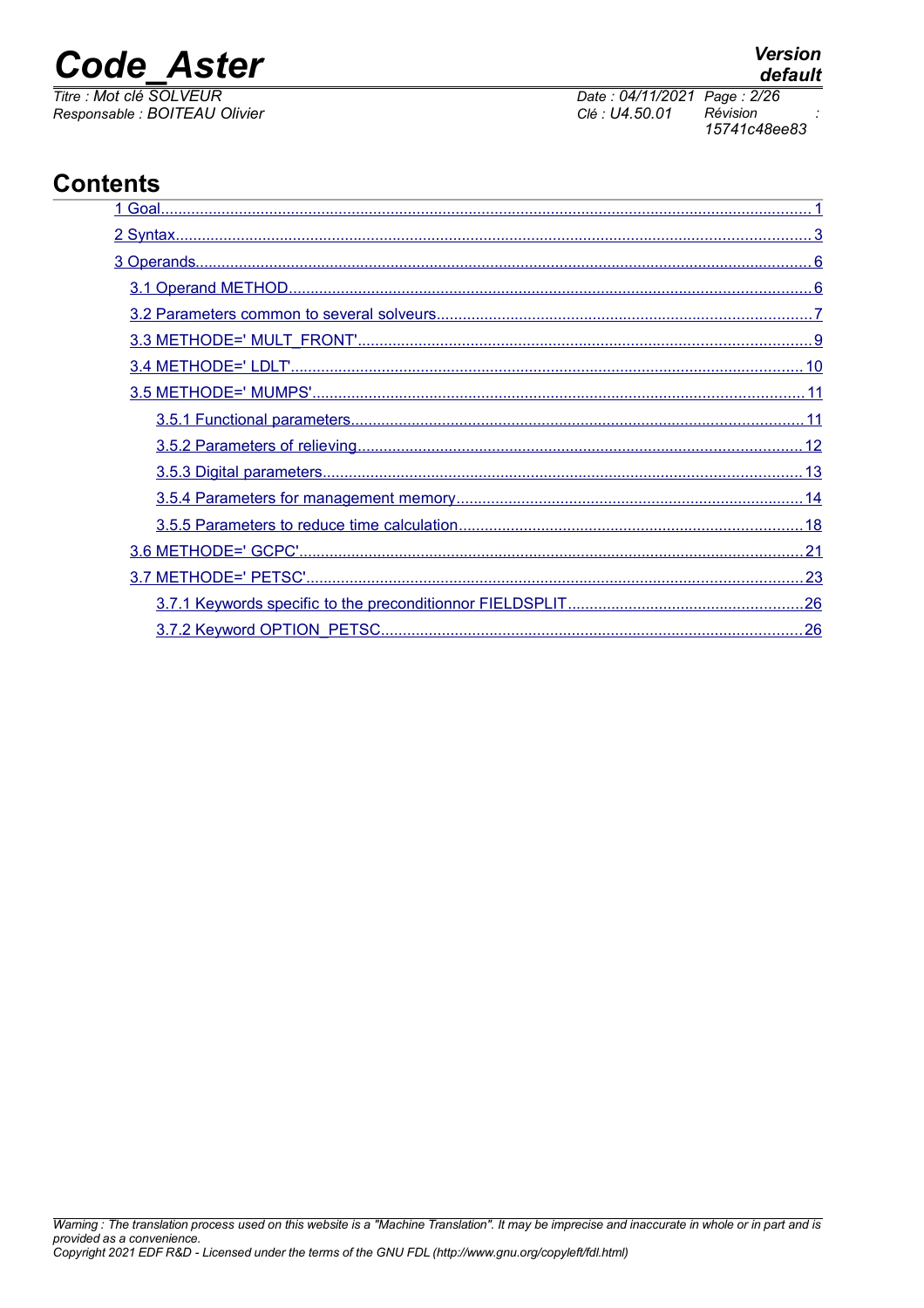$Responsible : BOITEAU$  Olivier

*Titre : Mot clé SOLVEUR Date : 04/11/2021 Page : 3/26 15741c48ee83*

### **2 Syntax**

<span id="page-2-0"></span>

| ♦ |          | SOLVEUR = $F($         |                                                                                   |                                      |                                                                                                                                                                    |                  |                                            |
|---|----------|------------------------|-----------------------------------------------------------------------------------|--------------------------------------|--------------------------------------------------------------------------------------------------------------------------------------------------------------------|------------------|--------------------------------------------|
|   |          | $\Diamond$ ELIM LAGR=  | # Parameter common to all the solveurs (direct, iterative)                        | / $'$ NOT',<br>'YES',<br>$'LAGR2'$ , |                                                                                                                                                                    | (for MUMPS only) | [DEFECT]                                   |
|   |          |                        | # Parameters common to the direct solveurs ('MULT FRONT', 'LDLT', 'MUMPS')        |                                      |                                                                                                                                                                    |                  |                                            |
|   | ♦        | $NPREC =$              |                                                                                   | /8,                                  |                                                                                                                                                                    |                  | [DEFECT]                                   |
|   |          |                        |                                                                                   |                                      | / nprec                                                                                                                                                            |                  | [I]                                        |
|   | ♦        | STOP SINGULIER=        |                                                                                   | $\sqrt{2}$                           | $\sqrt{1-\gamma}$<br>'NOT'                                                                                                                                         |                  | [DEFECT]                                   |
|   |          |                        |                                                                                   |                                      |                                                                                                                                                                    |                  |                                            |
|   |          |                        | direct #Solvor "interns" of multifrontal type: cf. §3.3.<br>METHODE=' MULT FRONT' |                                      |                                                                                                                                                                    |                  |                                            |
|   |          | ♦                      | RENUM=                                                                            | $\sqrt{2}$<br>$\sqrt{2}$             | 'MONGREL',<br>'MANDELEVIUM',<br>'MDA'                                                                                                                              |                  | [DEFECT]                                   |
|   |          |                        |                                                                                   |                                      |                                                                                                                                                                    |                  |                                            |
|   |          |                        | direct #Solvor of multifrontal type based on library MUMPS: cf §3.5.              |                                      |                                                                                                                                                                    |                  |                                            |
|   | $\prime$ | METHODE=' MUMPS',<br>♦ | TYPE RESOL=                                                                       |                                      | / $'$ CAR',<br>/ 'NONSYM',<br>'SYMGEN',<br>'SYMDEF'                                                                                                                | [DEFECT]         | [DEFECT]                                   |
|   |          | ♦                      | PCENT PIVOT=                                                                      |                                      | $/20$ ,<br>/ pcent                                                                                                                                                 |                  | [DEFECT]<br>[R]                            |
|   |          | ♦                      | RESI RELA=                                                                        |                                      | $/$ +1.e-6, (linear) [DEFECT]<br>/ resi                                                                                                                            |                  | / -1.0, (not flax. /modal) [DEFECT]<br>[R] |
|   |          | ♦                      | FILTRAGE MATRICE=                                                                 |                                      | $/ -1. d0,$<br>/ filtma                                                                                                                                            |                  | [DEFECT]<br>(perimeter limited cf. §3.5)   |
|   |          | ♦                      | MIXER PRECISION=                                                                  | $\sqrt{2}$                           | / 'ORI',<br>'NOT'                                                                                                                                                  |                  | (perimeter limited cf. §3.5)<br>[DEFECT]   |
|   |          | ♦                      | PRETRAITEMENTS=                                                                   | $\sqrt{2}$                           | 'WITHOUT',<br>'CAR'                                                                                                                                                |                  | [DEFECT]                                   |
|   |          | ♦                      | RENUM=                                                                            | Τ<br>$\sqrt{2}$<br>7<br>$\sqrt{2}$   | $'$ CAR $'$ ,<br>'AMD',<br>'MFA',<br>'QAMD',<br>'PORD',<br>'MONGREL',<br>'PARMETIS' (only with version MPI)<br>'SCOTCH TAPE'<br>'PTSCOTCH' (only with version MPI) | [DEFECT]         |                                            |
|   |          | ♦                      | POSTTRAITEMENTS=                                                                  |                                      | 'WITHOUT',<br>$'$ FORCE',<br>'MINI',<br>'CAR'                                                                                                                      |                  | [DEFECT]                                   |
|   |          | ♦                      | MATR DISTRIBUEE=                                                                  | Τ                                    | 'YES',<br>'NOT'                                                                                                                                                    |                  | (perimeter limited cf §3.5)<br>[DEFECT]    |
|   |          | ♦                      | GESTION MEMOIRE=                                                                  |                                      | $'$ CAR $'$ ,                                                                                                                                                      | [DEFECT]         |                                            |

*Warning : The translation process used on this website is a "Machine Translation". It may be imprecise and inaccurate in whole or in part and is provided as a convenience.*

*Copyright 2021 EDF R&D - Licensed under the terms of the GNU FDL (http://www.gnu.org/copyleft/fdl.html)*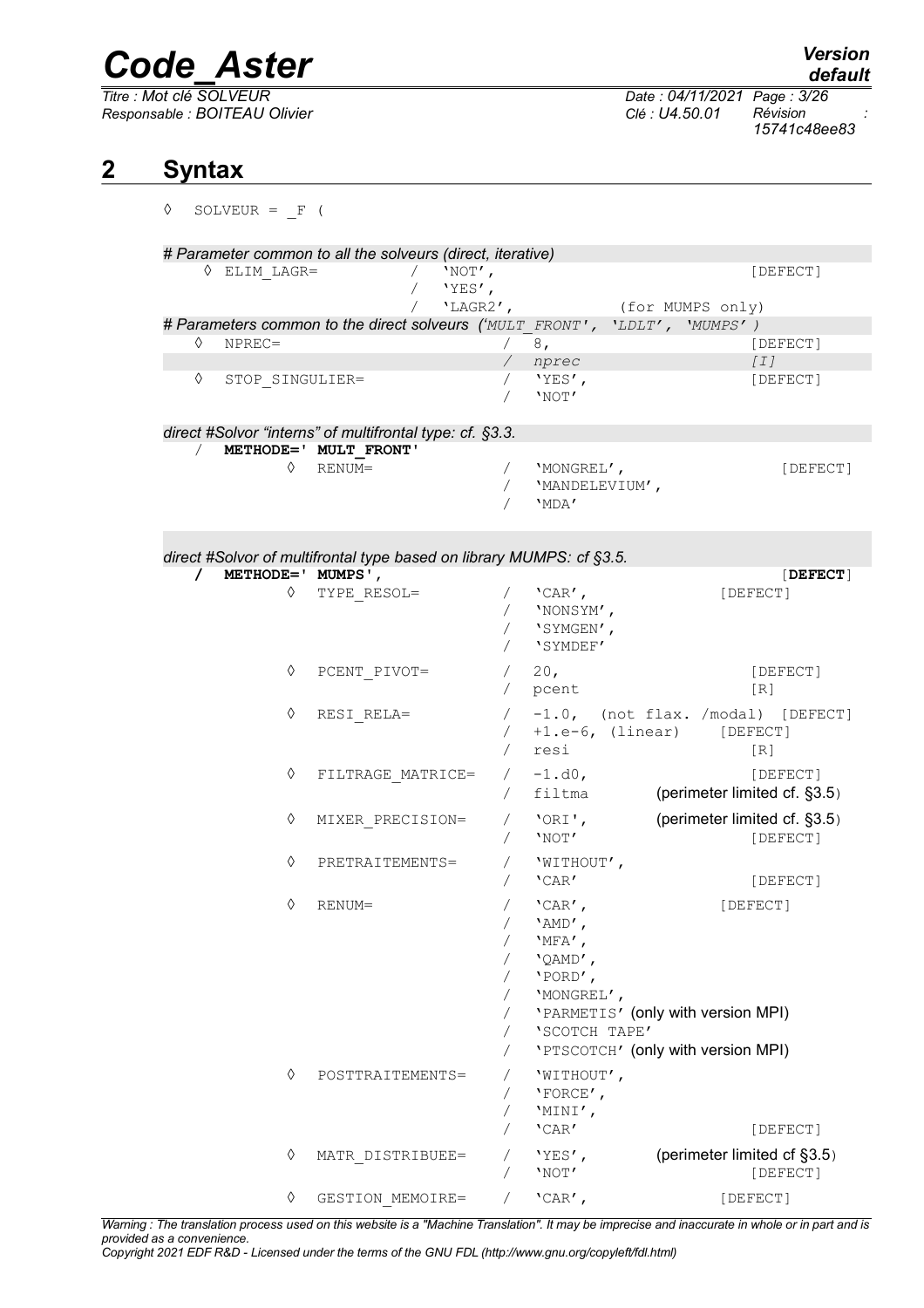

*default*

*Titre : Mot clé SOLVEUR Date : 04/11/2021 Page : 4/26 Responsable : BOITEAU Olivier Clé : U4.50.01 Révision : 15741c48ee83*

> / 'IN\_CORE', /  $'$  OUT OF CORE',  $/$  'EVAL'

|   | #Parameters limited to certain versions of MUMPS (cf §3.5) |                                                                                                     |                 |
|---|------------------------------------------------------------|-----------------------------------------------------------------------------------------------------|-----------------|
| ♦ | <b>ACCELERATION</b><br>$\, =$                              | / $'$ CAR $'$ ,<br>/ $'FR'$ ,<br>$/$ 'FR+',<br>$/$ 'FR++',<br>$/$ 'LR',<br>$/$ 'LR+'<br>$/$ 'LR++', | [DEFECT]        |
| ♦ | LOW RANK SEUIL=                                            | 0.0<br>lr seuil                                                                                     | [DEFECT]<br>[R] |
| ♦ | REDUCTION MPI=                                             | 1,<br>redmpi                                                                                        | [DEFECT]<br>T   |

| # iterative Solveur "interns" of type GCPC prepacked by Incomplete Cholesky $\; ILU(k)$ |  |
|-----------------------------------------------------------------------------------------|--|
| or by one factorized single precision (via MUMPS). Cf. § 3.6.                           |  |

| $\sqrt{2}$<br>METHODE=' GCPC',  |                                                                        |                          |                                                                        |                     |
|---------------------------------|------------------------------------------------------------------------|--------------------------|------------------------------------------------------------------------|---------------------|
| $\Diamond$                      | $\sqrt{2}$<br>PRE COND=                                                |                          | / $'$ LDLT INC',                                                       | [DEFECT]            |
|                                 | ♦<br>NIVE REMPLISSAGE=                                                 |                          | / 0,<br>niv                                                            | [DEFECT]<br>$[1]$   |
|                                 | PRE COND=<br>$\sqrt{2}$                                                |                          | / 'LDLT SP',<br>'LDLT DP',                                             |                     |
|                                 | ♦<br>PCENT PIVOT =                                                     |                          | $/20$ ,<br>pcent                                                       | [DEFECT]<br>$[1]$   |
|                                 | ♦<br>REAC PRECOND=                                                     |                          | 30 <sub>1</sub><br>/ reactionary                                       | [DEFECT]<br>[I]     |
|                                 | ♦<br>GESTION MEMOIRE=                                                  |                          | $\sqrt{CAR'}$ , [DEFECT]<br>'IN CORE',                                 |                     |
| [DEFECT]                        | ♦<br>RENUM=                                                            |                          | 'WITHOUT',                                                             |                     |
|                                 | ♦<br>LOW RANK SEUIL=                                                   |                          | 'PARMETIS',<br>'MONGREL',<br>$1.E-08$ ,<br>lr seuil,                   | [DEFECT]<br>[R]     |
| ♦                               | NMAX ITER=                                                             |                          | 0,<br>/ niter                                                          | [DEFECT]<br>[T]     |
| $\Diamond$                      | RESI RELA=                                                             |                          | $/ 10^{-6}$ ,<br>resi                                                  | [DEFECT]<br>$[ R ]$ |
|                                 | iterative #Solveurs resulting of the external library PETSc: cf § 3.7. |                          |                                                                        |                     |
| METHODE=' PETSC',<br>$\sqrt{2}$ |                                                                        |                          |                                                                        |                     |
| ♦                               | ALGORITHME=                                                            |                          | 'FGMRES',<br>'GMRES',<br>'GMRES LMP',<br>$'CG'$ ,<br>$'CR'$ ,<br>'GCR' | [DEFECT]            |
| ♦                               | PRE COND=                                                              | $\sqrt{2}$<br>$\sqrt{2}$ | 'LDLT SP',<br>'LDLT DP',                                               | [DEFECT]            |

*Warning : The translation process used on this website is a "Machine Translation". It may be imprecise and inaccurate in whole or in part and is provided as a convenience.*

*Copyright 2021 EDF R&D - Licensed under the terms of the GNU FDL (http://www.gnu.org/copyleft/fdl.html)*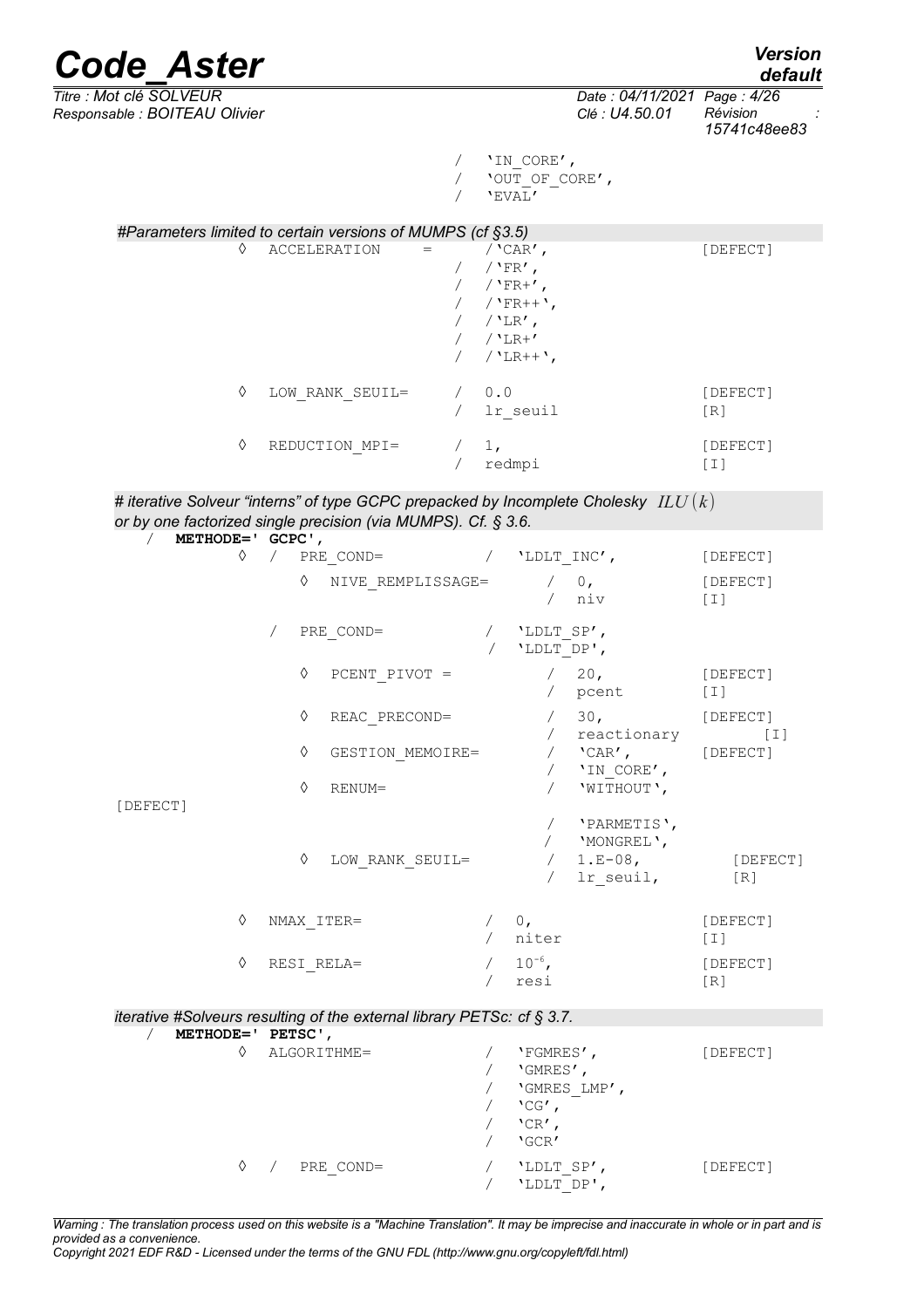| <b>Code Aster</b> | <b>Version</b> |
|-------------------|----------------|
|                   | default        |

*Titre : Mot clé SOLVEUR Date : 04/11/2021 Page : 5/26*

| Responsable : BOITEAU Olivier |                                           |                                                            | Clé : U4.50.01 Révision                                | $\sim 10^{11}$ m $^{-1}$<br>15741c48ee83 |
|-------------------------------|-------------------------------------------|------------------------------------------------------------|--------------------------------------------------------|------------------------------------------|
|                               | ♦<br>PCENT PIVOT $=$                      |                                                            | $\frac{1}{20}$ ,<br>/ pcent                            | [DEFECT]<br>$[1]$                        |
|                               | ♦<br>REAC PRECOND=                        |                                                            | / 30,                                                  | [DEFECT]                                 |
|                               | $\Diamond$<br>GESTION MEMOIRE=            | $\sqrt{2}$                                                 | reactionary<br>/ $'$ CAR', [DEFECT]<br>/ $'IN_CORE'$ , | [I]                                      |
|                               | $\Diamond$<br>RENUM=                      |                                                            | / 'WITHOUT', [DEFECT]<br>/ 'PARMETIS',<br>/ 'MONGREL', |                                          |
|                               | $\Diamond$<br>LOW RANK SEUIL=             | $\sqrt{2}$                                                 | $/ 1.E-08$ , [DEFECT]<br>lr seuil, [R]                 |                                          |
|                               | $PRE$ COND= / $'LDLT$ INC',<br>$\sqrt{2}$ |                                                            |                                                        |                                          |
|                               | ♦<br>NIVE REMPLISSAGE=                    |                                                            | $/$ 0,<br>/ niv                                        | [DEFECT]<br>$[1]$                        |
|                               | ♦<br>REMPLISSAGE=                         |                                                            | $/1.0$ ,<br>rem                                        | [DEFECT]<br>[R]                          |
|                               | PRE COND=<br>$\sqrt{2}$                   | / $'Ml'$ ,<br>/ $'BOOMER'$ ,<br>/ $'GHMG'$ ,<br>$\sqrt{2}$ | 'BLOC LAGR'                                            |                                          |
|                               | / PRE COND=                               | / $'JACOBI'$ ,<br>$/$ 'SOR',<br>'WITHOUT'<br>$\sqrt{2}$    |                                                        |                                          |
|                               | / PRE COND=                               | / 'FIELDSPLIT',                                            |                                                        |                                          |
|                               | NOM CMP=<br>◆ PARTITION CMP=              | $()$ ,<br>$\sqrt{2}$<br>$()$ ,                             |                                                        | [listK]<br>[list]                        |
| ♦                             | NMAX ITER=                                | 0,<br>niter                                                |                                                        | [DEFECT]<br>$[1]$                        |
| ♦                             | RESI RELA=                                | $10^{-6}$ ,<br>resi                                        |                                                        | [DEFECT]<br>$[ R ]$                      |
| ♦                             | MATR DISTRIBUEE=                          | $'YES'$ ,<br>$\sqrt{2}$<br>'NOT'                           |                                                        | (perimeter limited cf §3.7)<br>[DEFECT]  |
| $\Diamond$                    | OPTION PETSC=                             | $/$ $\cdots$                                               |                                                        | [K]                                      |

),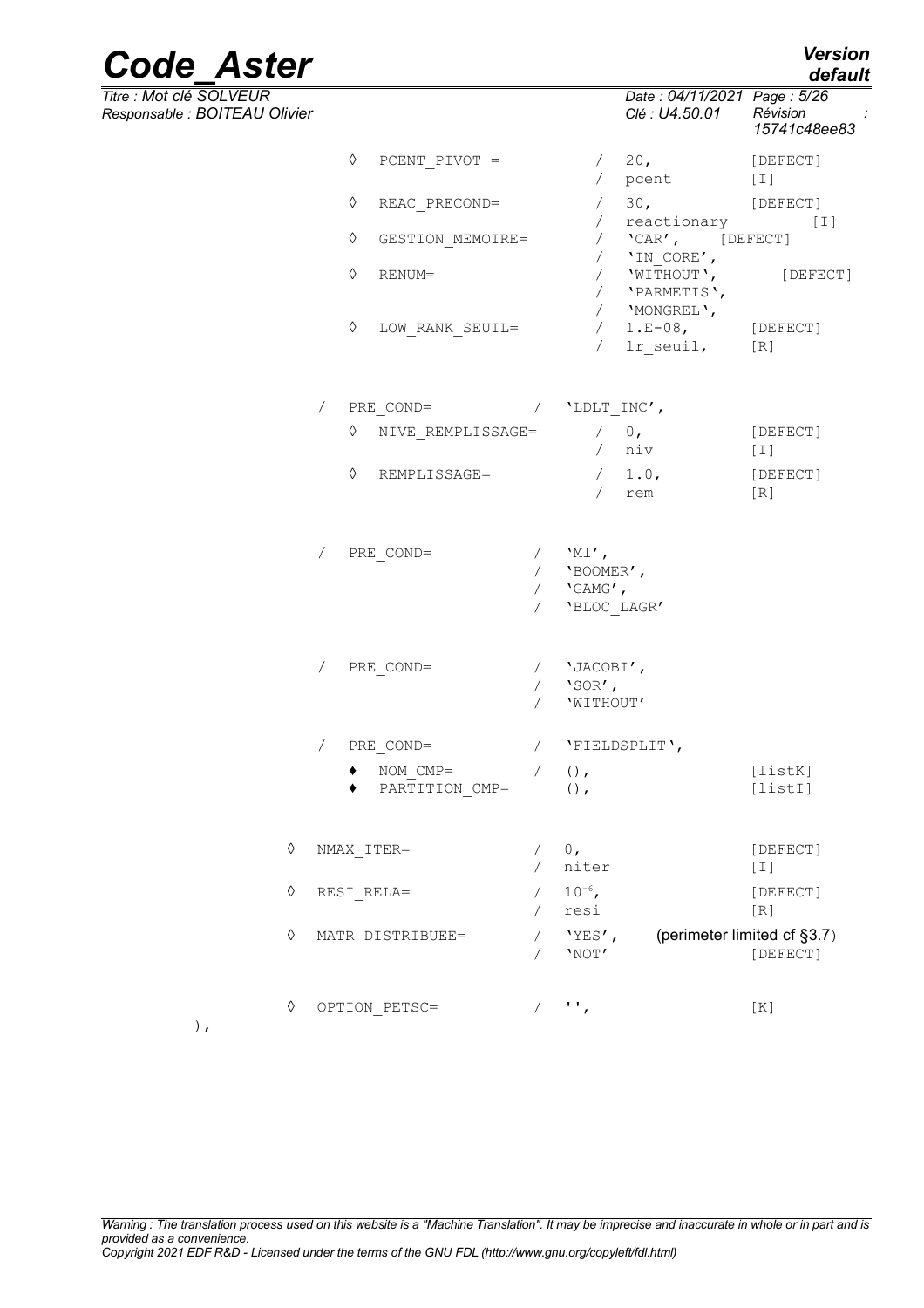*Responsable : BOITEAU Olivier Clé : U4.50.01 Révision :*

*Titre : Mot clé SOLVEUR Date : 04/11/2021 Page : 6/26 15741c48ee83*

### <span id="page-5-1"></span>**3 Operands**

### **3.1 Operand METHOD**

<span id="page-5-0"></span>This keyword makes it possible to choose the method of resolution of the linear systems:

| #Solveurs<br>direct    |                                                                                                                                                                                                                                                                                                                                                                                                                                                                                                                                                                                                                                                                                                                                                                                                                                                                                                                                                                                                                                                                                                                              |
|------------------------|------------------------------------------------------------------------------------------------------------------------------------------------------------------------------------------------------------------------------------------------------------------------------------------------------------------------------------------------------------------------------------------------------------------------------------------------------------------------------------------------------------------------------------------------------------------------------------------------------------------------------------------------------------------------------------------------------------------------------------------------------------------------------------------------------------------------------------------------------------------------------------------------------------------------------------------------------------------------------------------------------------------------------------------------------------------------------------------------------------------------------|
| / 'MULT FRONT'         | Direct Solvor of multifrontale type (without swivelling during factorization).<br>This method is paralleled in shared memory (OpenMP) and can be carried<br>out on several processors (via small the Astk interface Options/Options<br>of launching/ncpus).                                                                                                                                                                                                                                                                                                                                                                                                                                                                                                                                                                                                                                                                                                                                                                                                                                                                  |
| $/$ 'LDLT $'$          | Direct Solvor with factorization of Crout by blocks (without swivelling).<br>This solvor is paginated, it can thus be carried out with little memory.                                                                                                                                                                                                                                                                                                                                                                                                                                                                                                                                                                                                                                                                                                                                                                                                                                                                                                                                                                        |
| / 'MUMPS'<br>[DEFECT]  | Direct Solvor of multifrontale type with swivelling. This solvor calls the<br><b>MUMPS</b><br>developed<br>by<br>CERFACS/CNRS/ENS<br>library<br>Lyon/INPT/INRIA/Université of Bordeaux.<br>Allows to treat the models leading to positive nondefinite matrices (except<br>boundary conditions). For example, "mixed" elements having degrees of<br>freedom of type "Lagrange" (incompressible elements, etc).<br>This method is paralleled mainly in distributed memory (MPI) but some of its<br>stages can also profit from a parallelism in shared memory (OpenMP). It can<br>be carried out on several hearts themselves possibly distributed on several<br>nodes.<br>MUMPS is provided with external rénuméroteurs in 64 bits. That makes it<br>possible to extend the perimeter of use of code aster to the very large<br>models finite elements $(> 107$ degrees of freedom). Attention however, the<br>resolution of the linear systems associated with these models requires to<br>have great resources of calculation and to activate the various levels of<br>parallelism even one of the options of acceleration. |
| iterative<br>#Solveurs |                                                                                                                                                                                                                                                                                                                                                                                                                                                                                                                                                                                                                                                                                                                                                                                                                                                                                                                                                                                                                                                                                                                              |
| / 'GCPC'               | Iterative Solvor of standard gradient combined with pre-packaging by<br>an incomplete factorization with $K$ levels or complete in single precision.                                                                                                                                                                                                                                                                                                                                                                                                                                                                                                                                                                                                                                                                                                                                                                                                                                                                                                                                                                         |
| / 'PETSC'              | Iterative Solveurs resulting from the PETSc library (National Argonne<br>Laboratory) with various préconditionneurs.<br>This method is paralleled in distributed memory (MPI) and can be carried<br>out on several processors.<br>Caution: solveurs PETSC and MUMPS being incompatible into sequential,<br>PETSC is not available in the sequential versions of code aster. To use<br>PETSC, it is thus necessary to launch a parallel version of code aster (since<br>it is necessary to requesting one processor).                                                                                                                                                                                                                                                                                                                                                                                                                                                                                                                                                                                                         |

#### **The Council:**

**The method by default is MUMPS**. It allows, at the same time, fully to profit from the savings of time and memory which gets it **parallelism,** and, to solve **numerically difficult problems** (X-FEM, incompressibility, THM…).

Pour to solve a problem more effectively of **big size** (> 10<sup>6</sup> degrees of freedom), one can resort to compressions 'low-rank' of MUMPS (cf keywords ACCELERATION/LOW\_RANK\_SEUIL ) or, if the functional perimeter allows it, with the iterative solveurs PETSC or GCPC.

**For more details and advices** on the employment of the linear solveurs one will be able to consult Lbe noteS of specific use [U2.08.03] and [U2.08.06].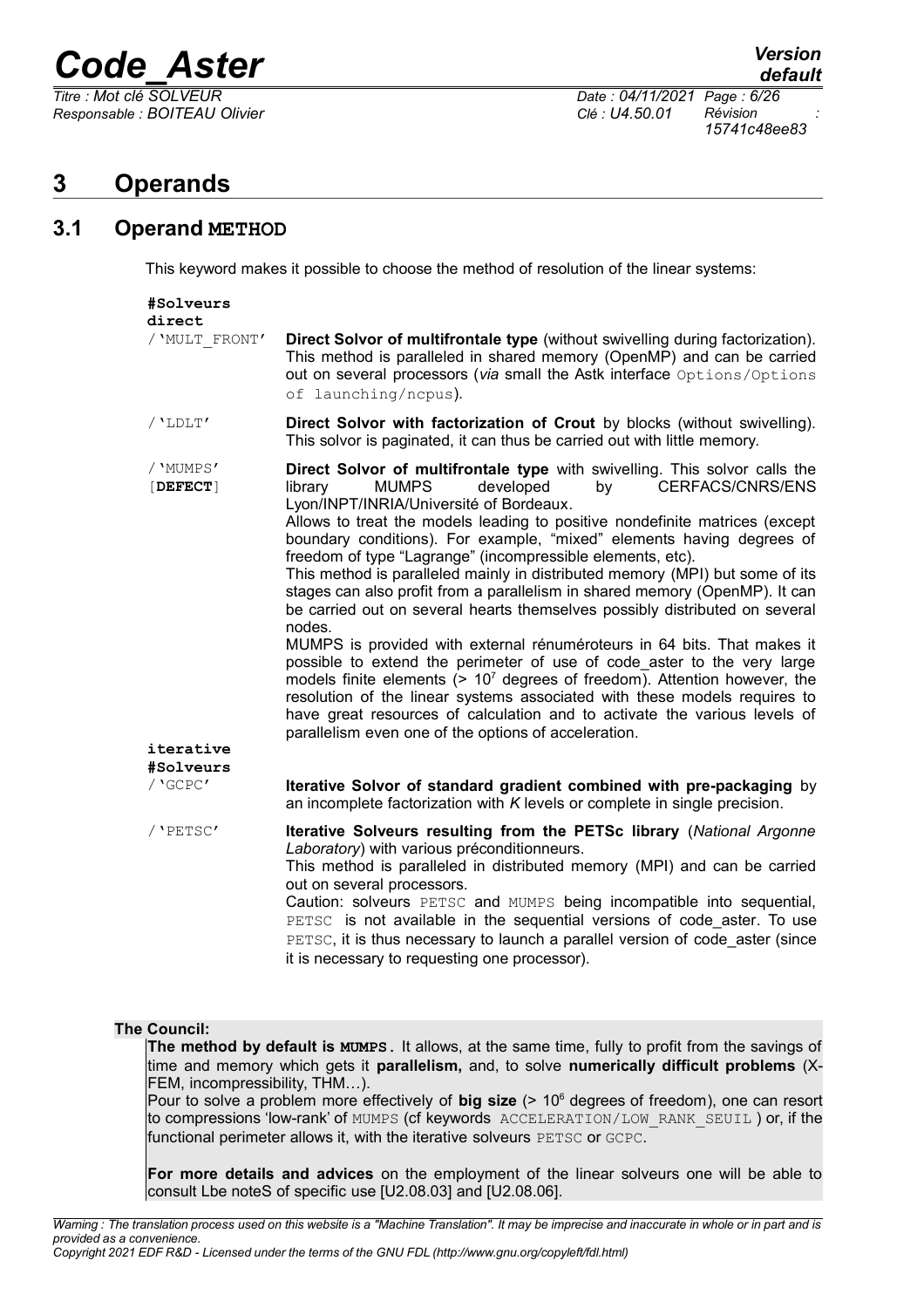*Responsable : BOITEAU Olivier Clé : U4.50.01 Révision :*

*Titre : Mot clé SOLVEUR Date : 04/11/2021 Page : 7/26 15741c48ee83*

### **3.2 Parameters common to several solveurs**

<span id="page-6-0"></span>

| ♦ | $NPREC =$                           |  | nprec | <b>DEFECT</b> |
|---|-------------------------------------|--|-------|---------------|
| ♦ | STOP SINGULIER = $/$ 'YES' [DEFECT] |  | 'NOT' |               |

#### These two parameters are common to all the direct linear solveurs (LDLT, MULT\_FRONT, MUMPS).

They are used to control the course of digital factorization and the quality of the solution of the linear system. The digital factorization of a matrix can fail in two cases: problem of construction of factorized (structurally or numerically singular matrix) and digital detection of a singularity (solution of the unstable linear system).

The keyword NPREC and STOP SINGULIER allow to fix the threshold of detection of the singularities and the behavior to be adopted in the event of failure during factorization.

nprec is used to gauge the process of detection as singularity of the matrix of the system to be solved. With LDLT and MULT FRONT, one takes the absolute value of nprec, with MUMPS, one takes nprec because its sign has an importance: if *nprec*<0 , the detection of singularity is disabled, if not it is activated.

In all the cases, if the value  $n_{\text{prec}}$  to zero one is left initializes it with the value by default (8).

By initializing this parameter to a rather low value (1 or 2) (respectively strong, for example, 20), the detection of singularity will very often start (respectively seldom).

#### For LDLT, MULT\_FRONT :

When at the end of factorization, one notes that a diagonal term *d '* became very small (compared to what it was before factorization *d* ), it is that the matrix is (probably) almost singular. That is to say

 $n = log$ *d <sup>d</sup> '*<sup>∣</sup> , this report magnitude indicates that on an equation (at least) one lost *n* significant

figures.

If *n*>*nprec* , one idiotsidère that the matrix is singular. If the user indicated:

| STOP SINGULIER=' OUI' | The code stops then in error.                                                                                                                                                                                                                                                                             |
|-----------------------|-----------------------------------------------------------------------------------------------------------------------------------------------------------------------------------------------------------------------------------------------------------------------------------------------------------|
| STOP SINGULIER='NOT'  | The execution continues after emission of one ALARM. The<br>quality of the solution is then not guaranteed. This parameter<br>setting is not advised. Into nonlinear, it is not inevitably too<br>prejudicial with the quality of the results because those "are"<br>corrected" by the process of Newton. |

#### For MUMPS:

So for at least a pivot, the infinite standard of the line (or column) is lower than the threshold 10<sup>−</sup>*nprec* then the matrix is regarded as singular.

One compares some aspects of the two types of criteria of detection of singularity in documentation [U2.08.03].

*Note:*

• *Any important loss of significant figures during a factorization is an indicator of a badly posed problem. Several causes are possible (nonexhaustive list): conditions with insufficient limits of blocking of the structure, the redundant linear relations, the very heterogeneous numerical data (too large terms of penalization)…*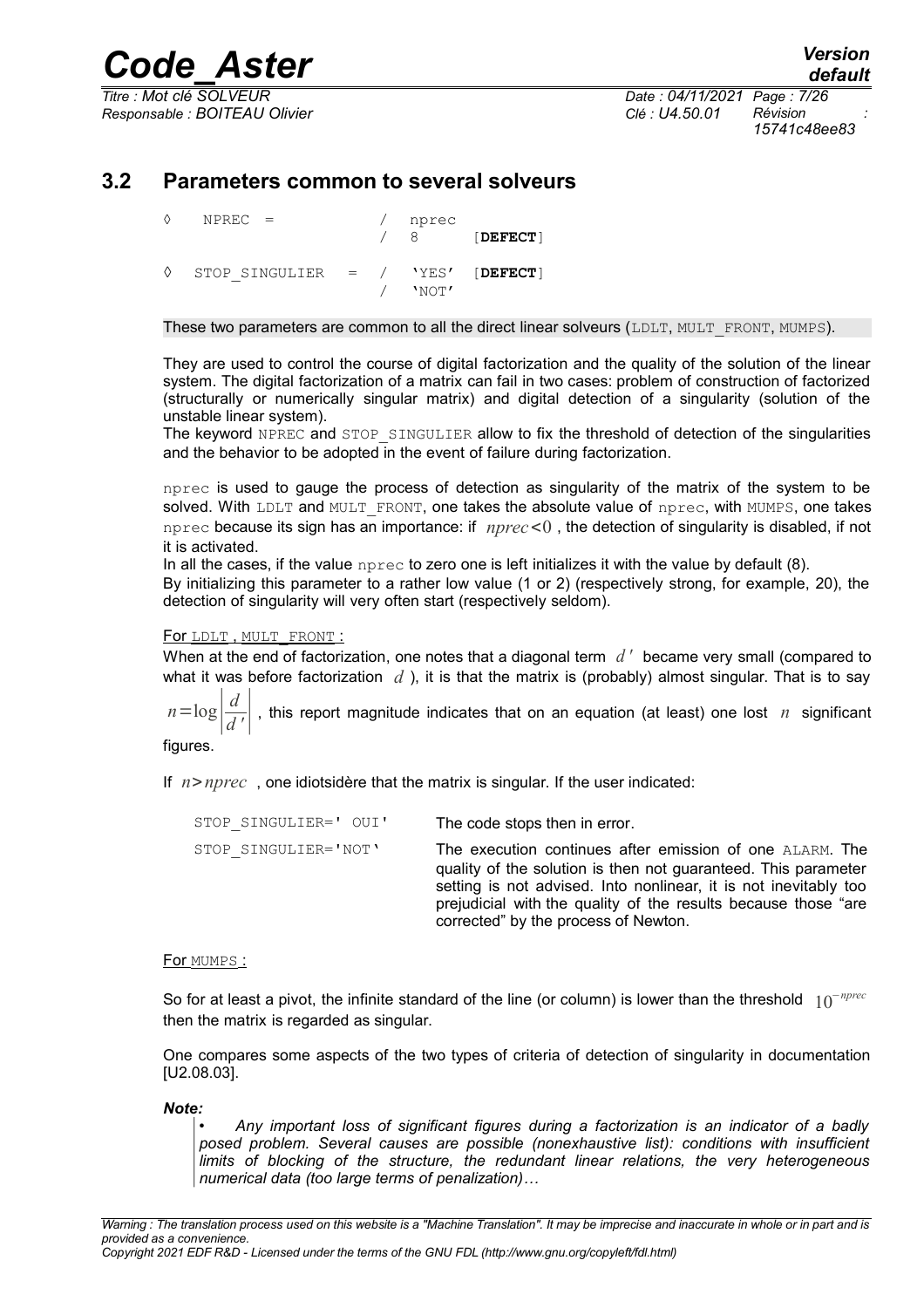*Responsable : BOITEAU Olivier Clé : U4.50.01 Révision :*

*Titre : Mot clé SOLVEUR Date : 04/11/2021 Page : 8/26 15741c48ee83*

> • *For LDLT and MULT\_FRONT, the detection of singularity is made all the time because it is far from expensive.*

> • *Concerning MUMPS, a mechanism makes it possible to check the quality of the solution in addition (RESI\_RELA). One thus left freedom disable this criterion (by choosing one nprec negative).*

> • *By default, with the direct solvor MUMPS, one thus has a double quality control of the solution: into linear, RESI\_RELA and NPREC, into nonlinear, the criterion of Newton and NPREC. It is possible to disconnect them, but it is not advised without valid reason.*

◊ ELIM\_LAGR = 'NOT'/'YES'/'LAGR2'

This keyword makes it possible to eliminate the equations from Lagrange corresponding to the conditions dualized kinematics.

By default (except for MUMPS), these equations are not eliminated ('NOT').

Technique of elimination used for ELIM\_LAGR= 'YES'is described in [R3.03.05].

To use ELIM LAGR=' OUI' on several processors, it is imperative to have chosen as a preliminary DISTRIBUTION=' CENTRALISE' in AFFE\_MODELE. The phase of elimination is then retorted on all the processors (without involving saving of time). The resolution of the resulting linear system is carried out then in parallel on all the processors (this time with a saving of time, which depends on the selected linear solvor).

One cannot use ELIM LAGR=' OUI' with the direct linear solvor ' MULT\_FRONT'.

In the case of the solvor MUMPS, a third value is possible: 'LAGR2'. The objective is then to remove the second equation of Lagrange, but to preserve the first. The value 'LAGR2'is the defect for solvor MUMPS.

This parameter can be temporarily disabled by the code not to distort the calculation of the determinant of the matrix. This functionality is mainly necessary by the operators CALC MODES with OPTION among ['NEAR', 'ADJUSTS', 'SEPARATE'] and INFO\_MODE. The user is then informed of this automatic change of parameter setting *via* a message dedicated (only in INFO=2).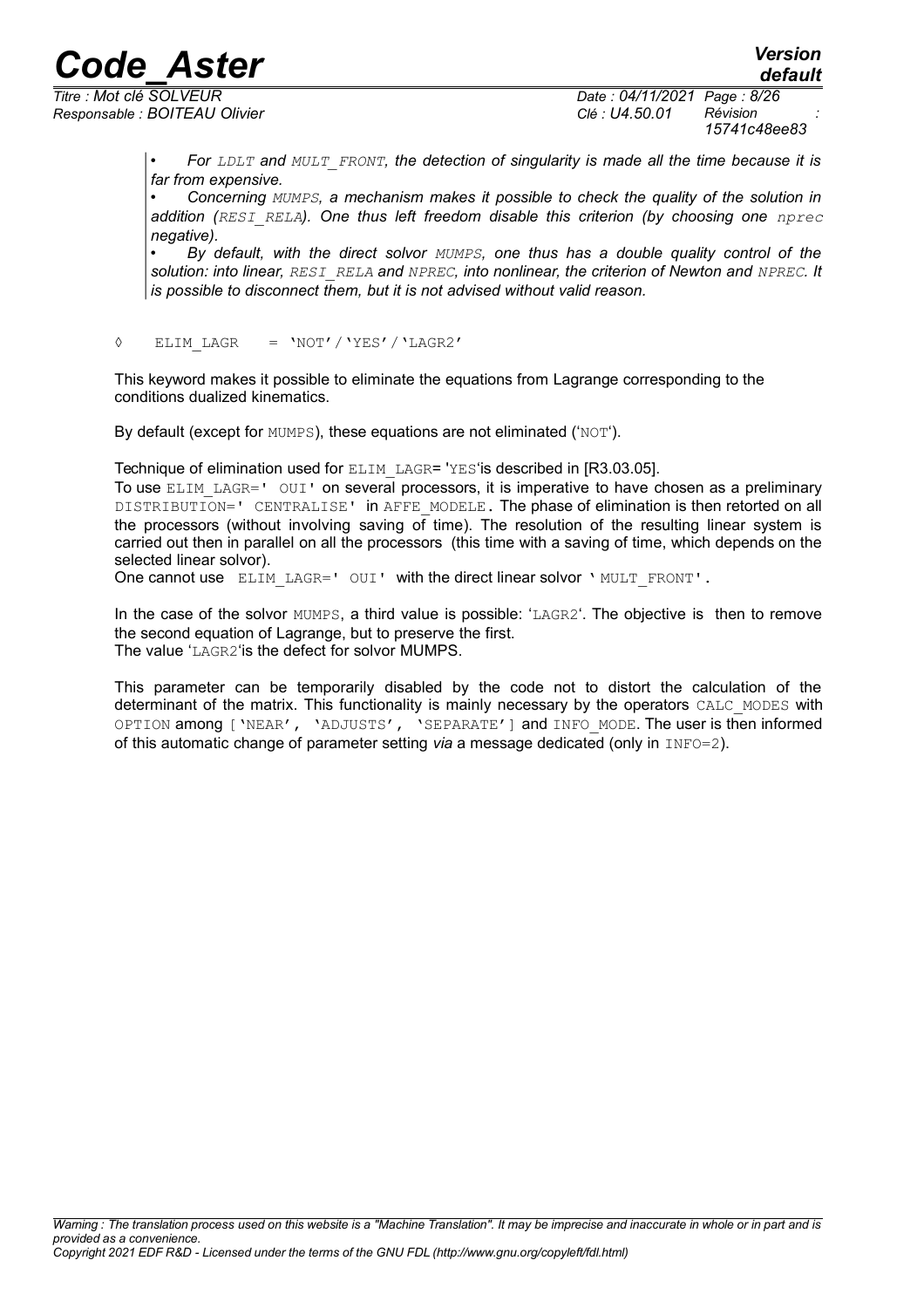*Responsable : BOITEAU Olivier Clé : U4.50.01 Révision :*

*Titre : Mot clé SOLVEUR Date : 04/11/2021 Page : 9/26 15741c48ee83*

#### **3.3 METHODE=' MULT\_FRONT'**

#### <span id="page-8-0"></span>**Perimeter of use:**

Solvor robust, with to disadvise however for modelings requiring of the swivelling (mixed, incompressible finite elements…), for the matrices generalized with connections (operators ASSE ELEM/MATR SSD ...) as on the large models finite elements (> 10<sup>6</sup> degrees of freedom). In these cases, use the method rather MUMPS (cf.  $\S$  3.5) or, into nonlinear, PETSC + PRE\_COND=' LDLT  $SP'$  (cf. § 3.7).

◊ RENUM =

This argument allows to number the nodes of the model pour to decrease the size of factorized (and thus consumption CPU and memory of the resolution):

| / 'MONGREL'<br>[DEFECT] | Method of classification based on an encased dissection. One uses the<br>external product of the same name which is a world standard in the<br>field. It is, in general, the most effective method (in time CPU and<br>memory).                                                |
|-------------------------|--------------------------------------------------------------------------------------------------------------------------------------------------------------------------------------------------------------------------------------------------------------------------------|
| / 'MANDELEVIUM'         | ('Minimum Degree') this classification of the nodes minimizes the filling<br>of the matrix during its factorization.                                                                                                                                                           |
| / 'MDA'                 | ('Minimum Approximate Degree') this classification is in theory less<br>optimal than 'MANDELEVIUM' with regard to the filling but it is more<br>economic to calculate. It is however preferable with 'MANDELEVIUM'<br>for the large models ( $\geq$ 50000 degrees of freedom). |

#### **Note:**

• *In the case of generalized matrices[1](#page-8-1) comprising constraints of connection, MULT\_FRONT does not apply a renumerotation. This strategy is not prejudicial because these matrices are often quasi-full and with smalls. The choice of the renumerotor operated by the user is thus ignored. An informational message announces this case in the file message.*

<span id="page-8-1"></span>1 Generated by the operator NUME\_DDL\_GENE.

*Copyright 2021 EDF R&D - Licensed under the terms of the GNU FDL (http://www.gnu.org/copyleft/fdl.html)*

*Warning : The translation process used on this website is a "Machine Translation". It may be imprecise and inaccurate in whole or in part and is provided as a convenience.*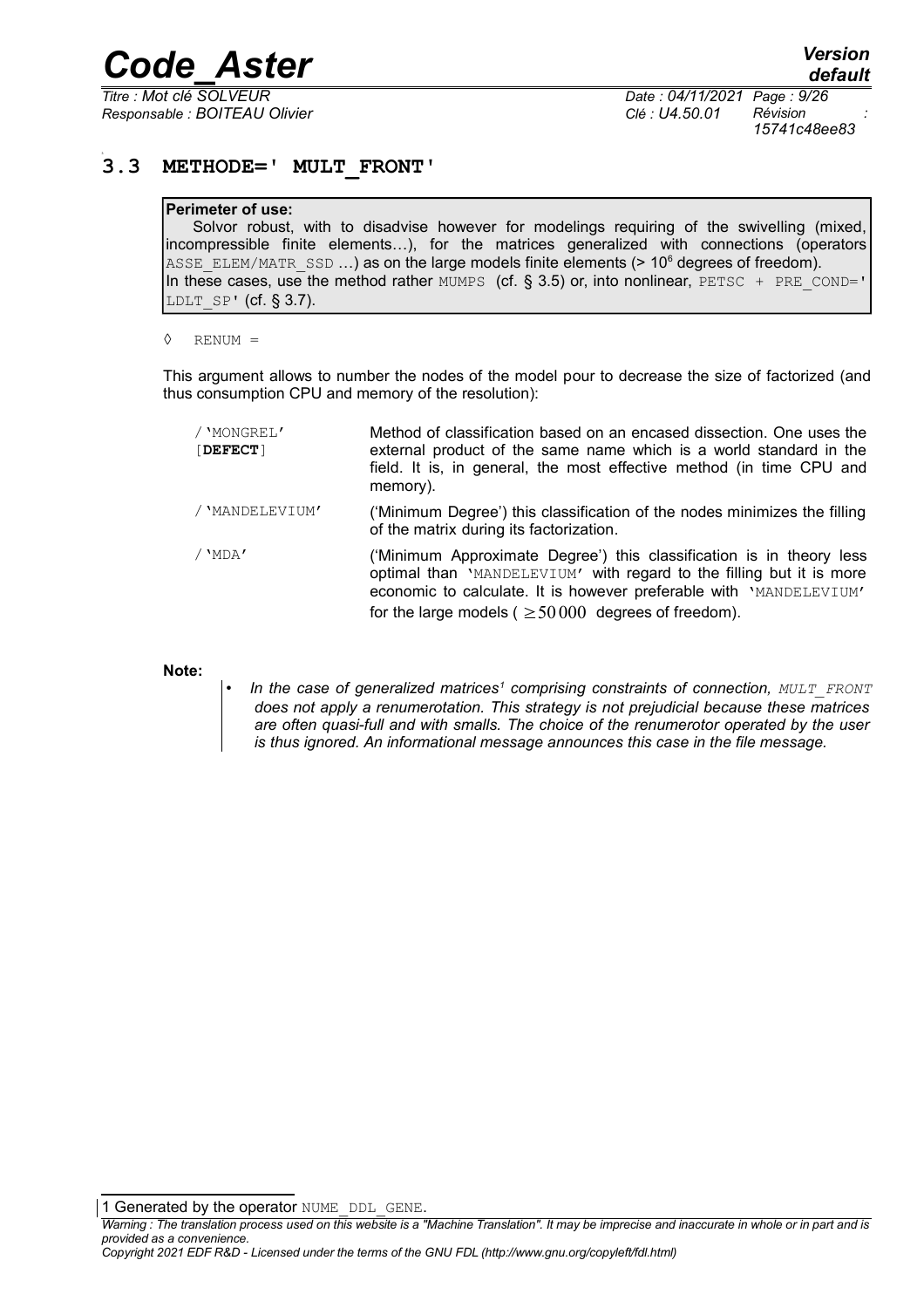*Responsable : BOITEAU Olivier Clé : U4.50.01 Révision :*

*default Titre : Mot clé SOLVEUR Date : 04/11/2021 Page : 10/26 15741c48ee83*

#### **3.4 METHODE=' LDLT'**

#### <span id="page-9-0"></span>**Perimeter of use:**

Universal Solvor but only on small sizes finite elements (< 10<sup>5</sup> ddls). Beyond that, the method is very slow.

With to disadvise for modelings requiring of the swivelling (mixed finite elements, incompressible…).

**Note:**

• *The matrix is systematically renumbered using the algorithm Reverse-Cuthill-Mackee. The user cannot modify this choice.*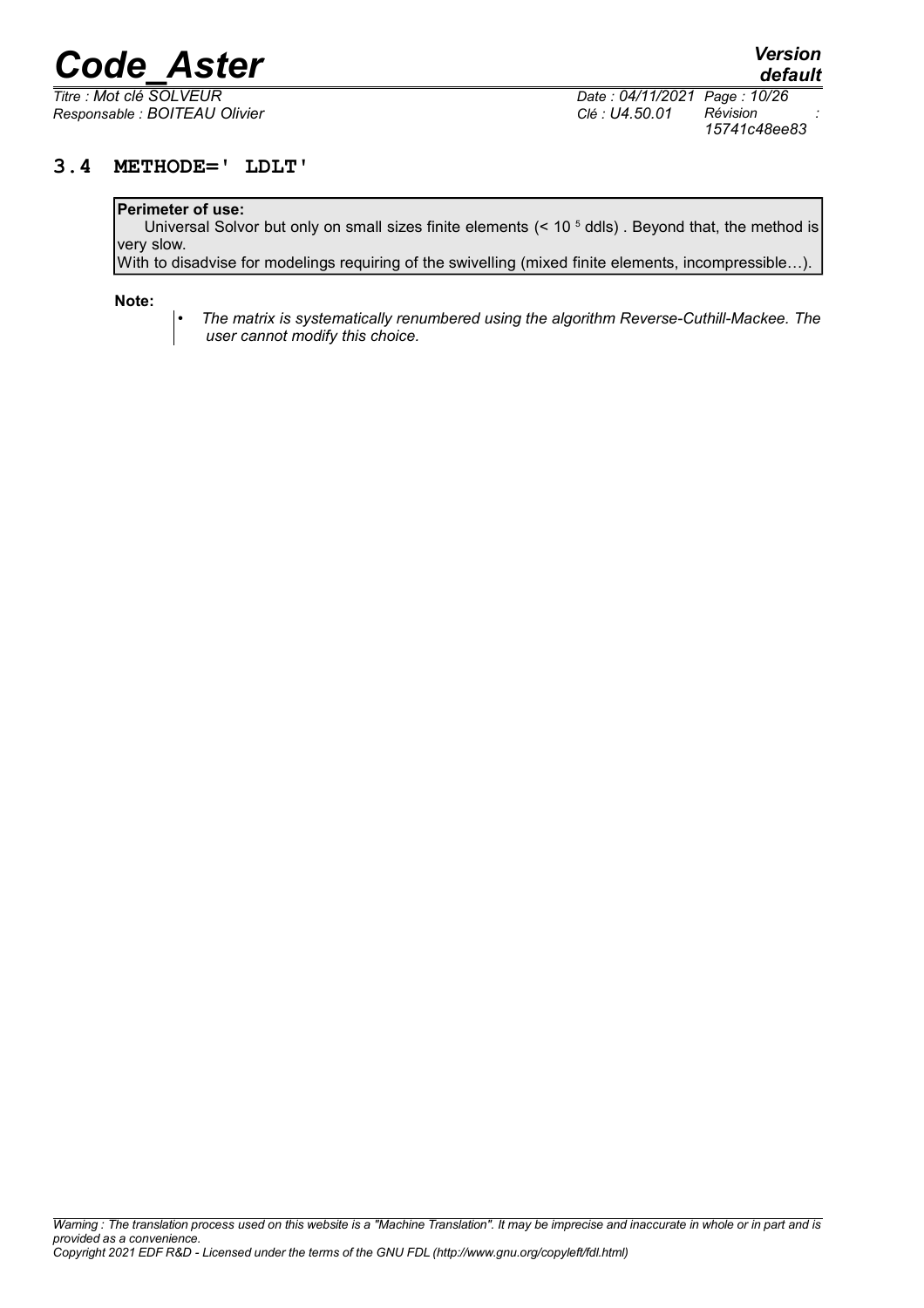*Responsable : BOITEAU Olivier Clé : U4.50.01 Révision :*

*Titre : Mot clé SOLVEUR Date : 04/11/2021 Page : 11/26 15741c48ee83*

#### **3.5 METHODE=' MUMPS'**

#### <span id="page-10-1"></span>**Perimeter of use:**

Universal performing and robust Solvor. With to use on all types of problems and in particular the large models finite elements (>10<sup>6</sup> degrees of freedom), even the very large models (>10<sup>7</sup> degrees of freedom). Especially S'they mix modelingS, types of finite elements or if the associated linear systems require swivelling (finite elements mixed, incompressible, modeling X-FEM, condition with limitS dualizedS, connectionS between group of meshs, etc).

Into nonlinear, it is often preferable to use MUMPS as a preconditionnor, *via* the option PETSC + PRE COND=' LDLT  $SP'/$  'LDLT DP'(cf. § 3.7).

LE solvor MUMPS, currently developed by CERFACS/CNRS/ENS Lyon/INPT/INRIA/Université of Bordeaux, is a direct solvor of paralleled multifrontal type (in MPI and OpenMP). It is robust because it makes it possible to swivel the lines and columns of the matrix during digital factorization.

Only public versions of MUMPS v5.2.1 and v5.2.1 are accepted in the coupling with *code\_aster* .

In addition, their versions in access restricts MUMPS v5. 2 . 1 consortium/v5. 4 . 1 consortium are also accepted but only for EDF uses. They get an access, in phase lead compared to the public version, with exploratory features.

All are from now on compiled with external renuméroteurs 64 bits ((BY) MONGREL, (Pt) SCOTCH TAPE and PORD), which allows MUMPS, by activating them (cf keyword RENUM), to treat very large models finite elements (million meshs).

Attention however, the resolution of the linear systems associated with these models requires to have great resources of calculation and to activate the various levels of parallelism even one of the options of acceleration (cf keyword ACCELERATION).

<span id="page-10-0"></span>For more information one will be able to consult it §4 of [U2.08.03] and [U2.08.06].

#### **3.5.1 Functional parameters**

◊ TYPE\_RESOL =

CE keyword makes it possible to choose the type of resolution MUMPS:

| / 'NONSYM'            | Must be selected for the nonsymmetrical matrices.                                                                                                                                                      |
|-----------------------|--------------------------------------------------------------------------------------------------------------------------------------------------------------------------------------------------------|
| /'SYMGEN'             | Must be selected for the positive nondefinite symmetrical matrices. It is<br>the case more the general in code aster because of dualisation of the<br>boundary conditions by coefficients of Lagrange. |
| /'SYMDEF'             | Can be selected for the positive definite symmetrical matrices. There is<br>no swivelling. The algorithm is faster and less expensive in memory.                                                       |
| $/$ 'CAR'<br>[DEFECT] | The code will choose ' NONSYM ' for the nonsymmetrical matrices and<br>' SYMGEN ' for the symmetrical matrices.                                                                                        |

It is not interdict to choose 'NONSYM' for a symmetrical matrix. That will probably double the cost of calculation but this option gives to MUMPS more algorithmic possibilities (swivelling, *scaling*…). *A contrario*, it can be interesting, into nonlinear, to symmetrize its nonsymmetrical problem (cf. [U4.51.03], keyword MATR\_RIGI\_SYME). It is the same type of trick as for the parameters of relieving FILTRAGE MATRICE and MIXER PRECISION.

◊ RESI\_RELA = / resi

/ 1.d-6 [ **DEFECT** ] into linear

/ -1.d0 [ **DEFECT** ] into nonlinear and modal calculation.

**This parameter is disabled by a negative value.** It is appealable in the operators who can need to control the quality of a complete resolution of linear system (thus not the burst operators carrying out factorizations just; For example TO FACTORIZE and INFO MODE).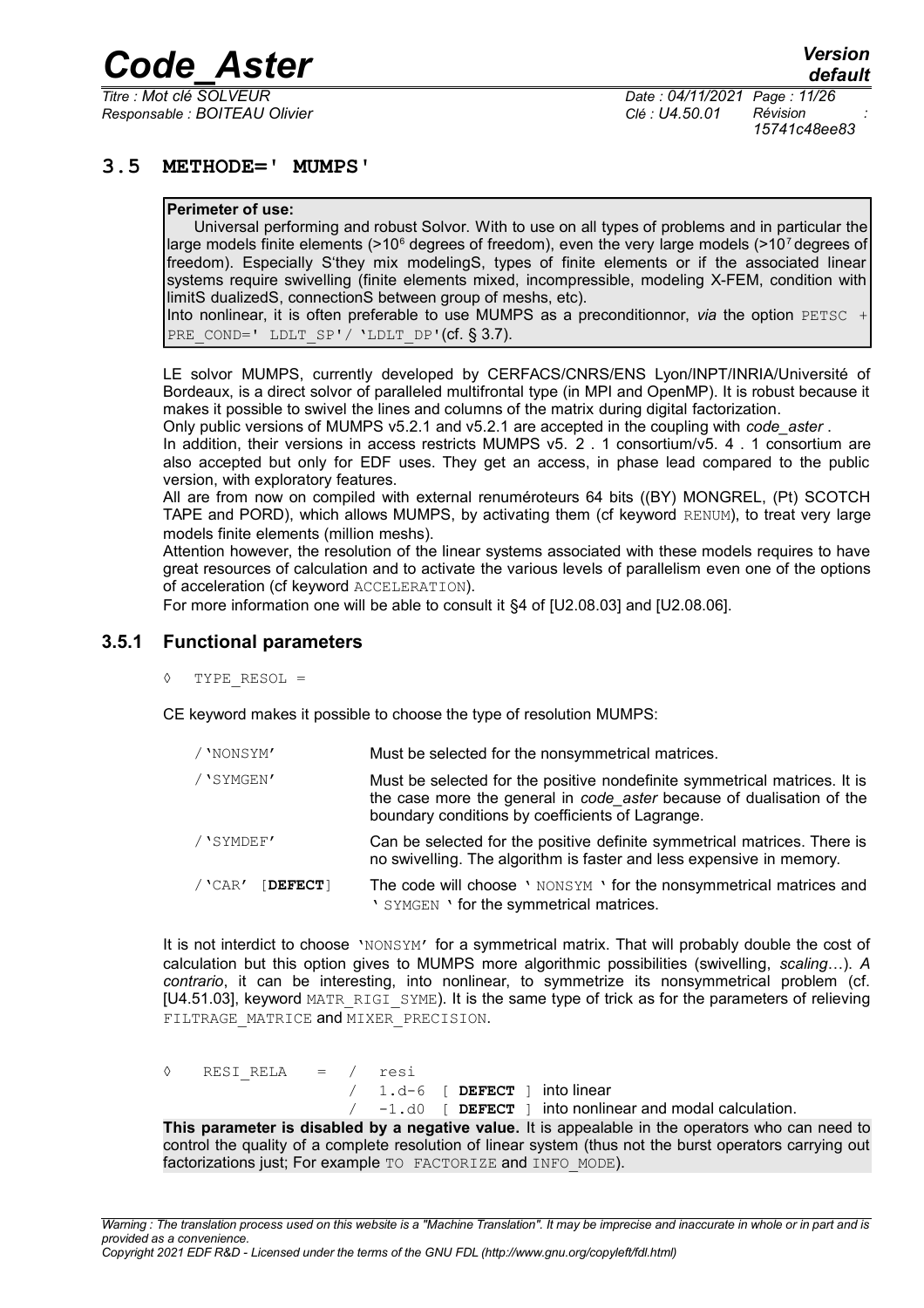*default*

*Responsable : BOITEAU Olivier Clé : U4.50.01 Révision :*

*Titre : Mot clé SOLVEUR Date : 04/11/2021 Page : 12/26 15741c48ee83*

By specifying a strictly positive value with this keyword (for example  $10^{-6}$  ), the user indicates that it wishes to test the validity of the solution of each linear system solved by MUMPS (into relative compared to the exact solution).

This careful approach is advised when the solution is not it not even corrected by another algorithmic process (algorithm of Newton, detection of singularity…) in short in the linear operators THER\_LINEAIRE and MECA\_STATIQUE. Into nonlinear or modal calculation, the criterion of detection of singularity and the correction of the including algorithm (Newton or modal solvor) are sufficient parapets. One can thus disconnect this process of control (it is what is made by default *via* the value -1) and this, more especially as it has a cost in considerable time and that this one is more important (into relative) in parallel and/or management memory with unloading of the large objects on disc (cf keyword GESTION MEMOIRE). It is an additional functionality which the other direct solveurs do not offer of *code\_aster*.

If the relative error (based on conditionings and the opposite errors of the treated linear system) on the solution estimated by MUMPS is higher than resi the code stops in ERREUR FATALE, by specifying the nature of the problem and the values accused.

The activation of this keyword initiates also a process of iterative refinement (except if POSTTRAITEMENTS=' SANS') the objective is to improve the solution obtained. This posttraitement profits from a particular parameter setting (keyword POSTTRAITEMENTS). It is the solution resulting from this process of iterative improvement which is tested by RESI\_RELA.

#### *Note:*

• *In the typical case where POSTTRAITEMENTS=' MINI' and RESI\_RELA>0 , the estimate of the quality carried out by MUMPS only partial (is solely based on the opposite errors) and thus code\_aster does not stop calculation if this value is higher than resi . This combination of keywords has interest only with INFO=2 to appraise qualities of the solutions.*

#### **3.5.2 Parameters of relieving**

<span id="page-11-0"></span>

| ♦ | FILTRAGE MATRICE= / filtma  |  |                        |
|---|-----------------------------|--|------------------------|
|   |                             |  | $/ -1.$ d $0$ [DEFECT] |
| ♦ | MIXER PRECISION = $/$ 'YES' |  |                        |
|   |                             |  | $/$ 'NOT' [DEFECT]     |

These parameters are reserved for nonlinear quasi-static. **A negative value of filtma disable the functionality.**

These features make it possible "to release" the resolutions carried out with MUMPS in order to gain in performance. The idea is simple. Into nonlinear, the calculation of the tangent matrix can be sullied with error. That probably will slow down the process of Newton (of iteration count), but if the handling of this approximated matrix is less expensive, one can gain overall in time (less floating operations), in consumption memory (RAM even disc if the OOC is activated) and in band-width (effect hides, volume of I/O).

Thus, the activation of the functionality FILTRAGE MATRICE, with a value of filtma>0, led *code\_aster* has to provide to checking MUMPS only the matric terms

$$
\left| \mathbf{K}_{ij} \right| > \text{fill}\,\text{tmm}\,\cdot\,\left| \mathbf{K}_{ii} \right| + \left| \mathbf{K}_{jj} \right| \right)
$$

The filter is thus based on a threshold relative compared to the absolute values of the diagonal terms corresponding.

While initializing MIXER PRECISION with 'YES', one uses the version single precision of MUMPS by providing him a matrix Aster double precision (possibly filtered V/has FILTRAGE MATRICE). From where potentially of the profits in memory (often 50%) and time on the level of the resolution. However, this trick is really paying only if the tangent matrix is well conditioned (  $\eta({\bf K})$ <10<sup>+6</sup> ). If not the resolution of the linear system is too vague and the nonlinear algorithm is likely not to converge more.

*Note:*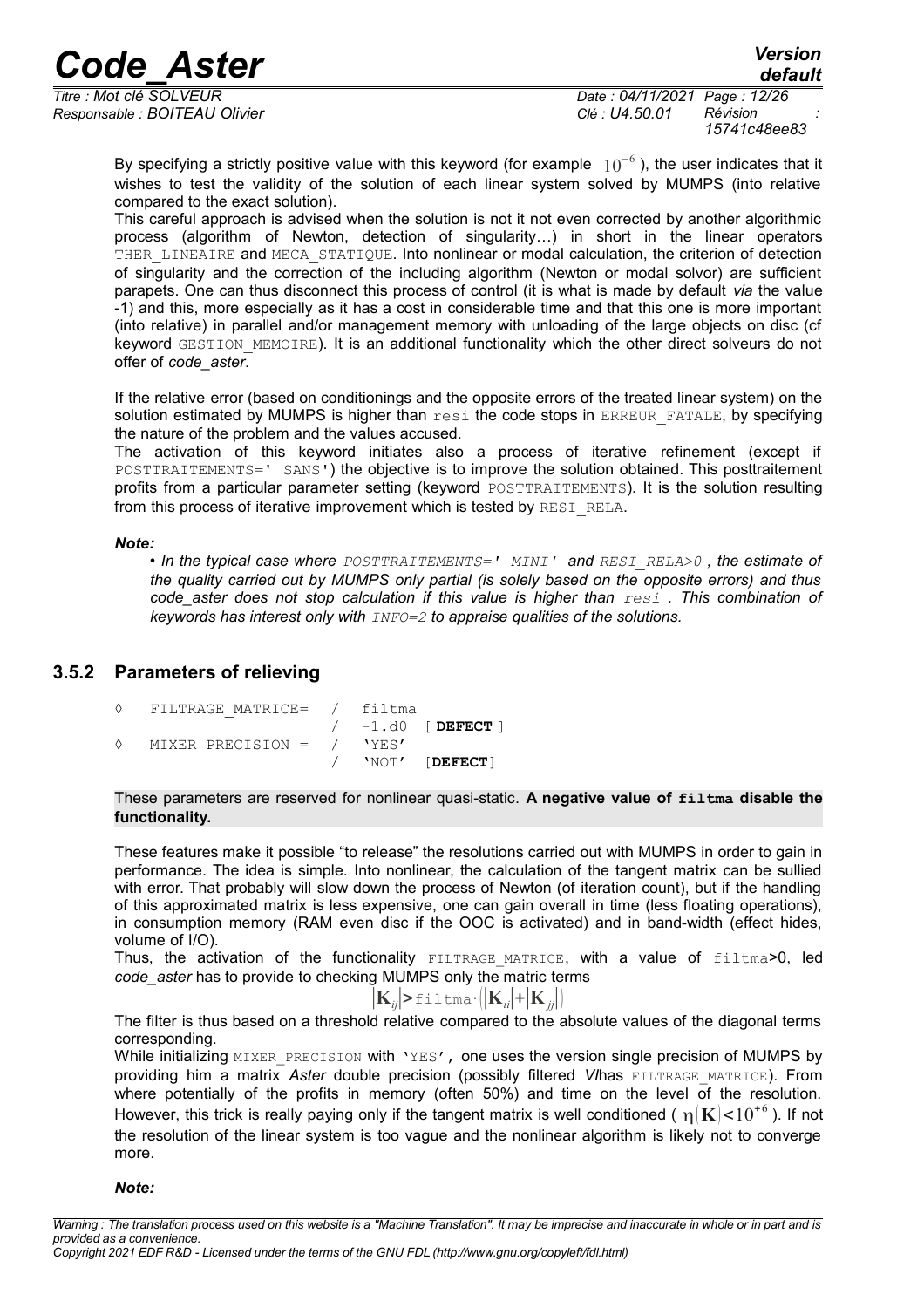*Responsable : BOITEAU Olivier Clé : U4.50.01 Révision :*

*default Titre : Mot clé SOLVEUR Date : 04/11/2021 Page : 13/26 15741c48ee83*

> • *These parameters of relieving of the resolutions of systems linear via MUMPS are in the line of those which already exist for the nonlinear solveurs (keyword NEWTON/REAC\_ITER, MATRIX …). These families of parameters are clearly complementary and they can make it possible to gain tens of percent in consumption CPU and RAM. To spend a little time gauging them, on a first data file, can be paying when one must carry out many similar calculations thereafter.*

• Up this idea was taken with the preconditionnor *LDLT SP* of *GCPC/PETSC*.

• *But to gain place memory without being likely to lose in precision of calculation, one can also be interested in the following elements: parallel calculation [U2.08.03], parameters GESTION\_MEMOIRE , MATR\_DISTRIBUEE* even *RENUM.*

#### **3.5.3 Digital parameters**

<span id="page-12-0"></span>◊ PRETREATMENTS=

This keyword makes it possible to control the type of preprocessing to be operated with the system to improve its resolution (various strategies of balancing of the terms of the matrix and permutation of its lines and its columns):

| / 'WITHOUT'        | Pas de pretreatment.                                                            |
|--------------------|---------------------------------------------------------------------------------|
| $/$ 'CAR' [DEFECT] | MUMPS chooses the best combination of parameters according to the<br>situation. |

◊ RENUM =

This keyword makes it possible to control the renumerotation and the order of elimination. The various tools proposed are not inevitably all available. That depends on the installation of MUMPS/ code\_aster. These tools break up into two categories: tools " basic " dedicated to a use and provided with MUMPS ('AMD', 'MFA', 'QAMD', 'PORD'), and, "rich" libraries more and more "sophisticated" that it is necessary to install separately ('METIS/PARMETIS', 'SCOTCH/PTSCOTCH').

- /'AMD' 'Minimum Approximate Dismantles' (Minimum Approximate Degree)
- /'MFA' 'Minimum Approximate Wire' (Approximate Minimum Filling)
- /'QAMD' Alternative of 'AMD' (automatic control of quasi-dense line)
- /'PORD' External tool of renumerotation distributed with MUMPS.
- /'MONGREL' Outil external of renumerotation (available also with METHODE=' MULT\_FRONT'). It is the renumerotor of reference since the end of the Nineties. He universally is recognized and used.
- /'BYMONGREL' Parallel version MPI of the preceding tool. Only available with Lhas version MPI of code aster. Cf [U2.08.03]. With to privilege on the very large models finite elements (million meshs).
- /'SCOTCH TAPE' Outil external of renumerotation which tends to supplant the tool of reference in the field (MONGREL).
- /'PTSCOTCH' Parallel version MPI of the preceding tool. Only available with Lhas version MPI of code\_aster. Cf [U2.08.03]. With to privilege on the very large models finite elements (million meshs).
- /'CAR'[**DEFECT**] MUMPS chooses the best combination of parameters according to the problem and the packages available. If the user specifies a particular renumerotor and that this last is not available, the solvor chooses most adequate in the list of available and one ALARM is emitted.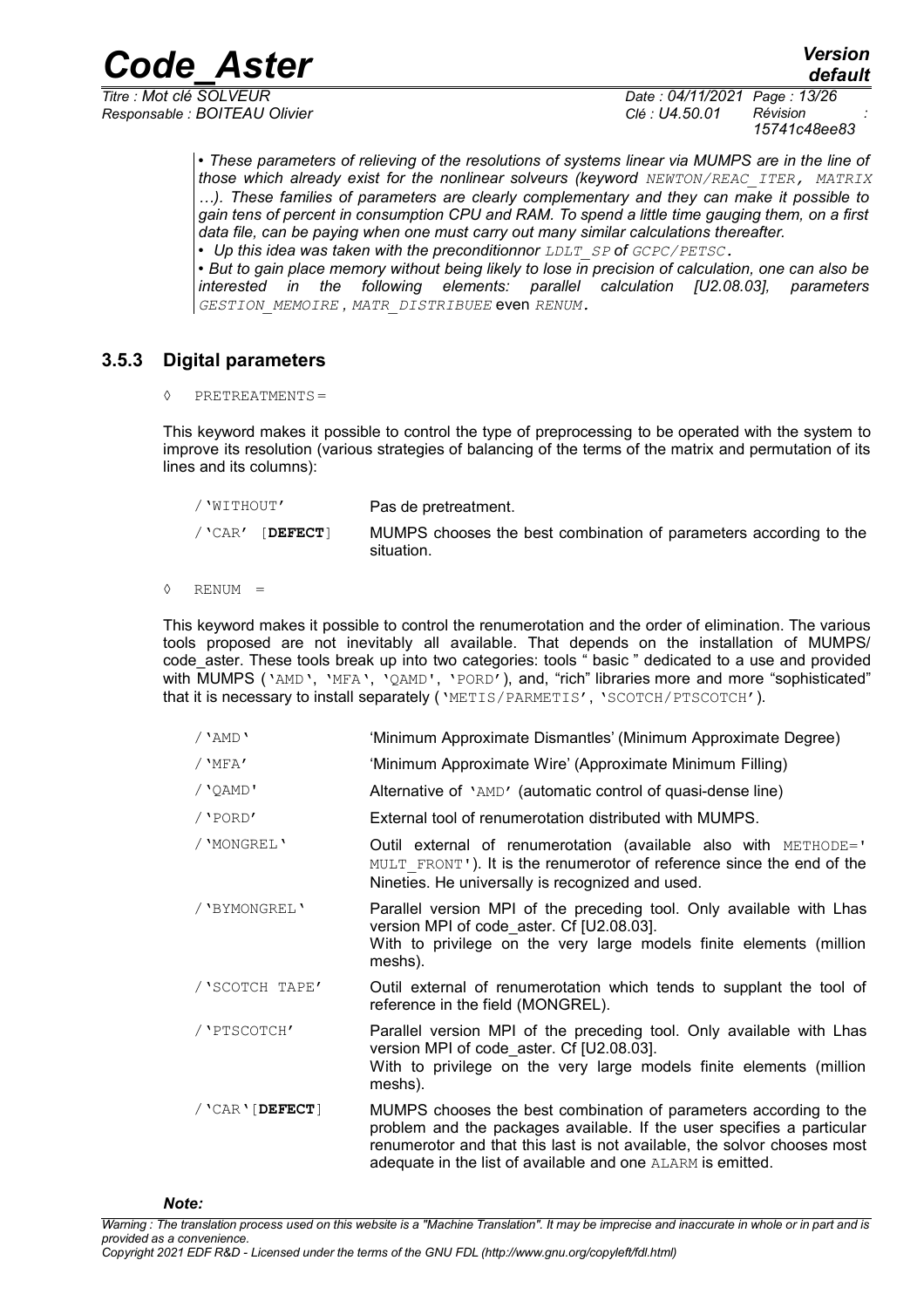*Responsable : BOITEAU Olivier Clé : U4.50.01 Révision :*

*Titre : Mot clé SOLVEUR Date : 04/11/2021 Page : 14/26 15741c48ee83*

> • *The choice of the renumerotor has a great importance on consumption memory and time of the linear solvor. If one seeks has to optimize/regulate the digital parameters related to the linear solvor, this parameter must be one of the first to be tested.*

> • *Lbe renuméroteurs (BY) MONGREL, (PT) SCOTCH TAPE and PORD are compiled in 64 bits in order to allow MUMPS to solve linear systems several tens of million unknown factors.*

◊ POSTTRAITEMENTS =

This paramêtre is appealable in the operators who can need to control the quality of a complete resolution of linear system (thus not the burst operators carrying out factorizations just, e.g. TO FACTORIZE and INFO\_MODE ). Its interest is less with the non-linear operators ( STAT\_NON\_LINE ...) except in the event of difficult resolutions.

This keyword makes it possible to control two things:

– procedure of iterative refinement of which the objective is to improve quality of the solution (cf keyword RESI\_RELA),

 $-$  the partial estimate (value 'MINIS') or supplements (other values) by MUMPS of the quality of the solution. The stop of calculation by *code\_aster* will be carried out only if this estimate is thus complete (not with 'MINIS') and that if its value is higher than the criterion indicated in RESI\_RELA.

| / 'WITHOUT'         | Desactivation.                                                                                                                                                                                                                                                                                                                                                                                                                                                                                                                                                                                                                |
|---------------------|-------------------------------------------------------------------------------------------------------------------------------------------------------------------------------------------------------------------------------------------------------------------------------------------------------------------------------------------------------------------------------------------------------------------------------------------------------------------------------------------------------------------------------------------------------------------------------------------------------------------------------|
| / 'FORCE'           | This parameter is used only if RESI RELA is activated. MUMPS<br>carries out at least an iteration of iterative refinement because its<br>criterion of stop is initialized with a very low value. The iteration count is<br>limited to 10.<br>It carries out a complete diagnosis of the quality of the solution via the<br>rather expensive calculation of estimate of conditionings and the<br>opposite errors of the treated hollow linear system.                                                                                                                                                                          |
| / 'CAR'<br>[DEFECT] | This parameter is used only if RESI RELA is activated. MUMPS<br>often carries out an iteration of iterative refinement. Its criterion of stop<br>is close to the precision machine and the iteration count is limited to 4.<br>It carries out a complete diagnosis of the quality of the solution via the<br>rather expensive calculation of estimate of conditionings and the<br>opposite errors of the treated hollow linear system.                                                                                                                                                                                        |
| / 'MINI'            | MUMPS carries out two iterations of iterative refinement exactly. With<br>use one notes that it is often sufficient to solve many the linear systems<br>effectively. This option is to be privileged in the event of search for<br>performance, without loss of precision, during the activation of<br>compressions low-rank (cf keyword ACCELERATION).<br>By default here MUMPS does not carry out a diagnosis of the quality of<br>the solution. One carries out only one partial diagnosis, via the only<br>calculation (not very expensive) of the opposite errors, if RESI RELA>0<br>(useful only for expert testimony). |

#### *Note:*

• *This process consumes mainly descent-increase whose overcost in time is still reasonable in In-Core sequential. On the other hand, it can be important into Out-Of-Core and parallel, even not very useful into nonlinear (the algorithm of Newton corrects).*

• *To limit any against-productive drift, with the values 'CAR'and'FORCE'the procedure of iterative refinement is attached in-house MUMPS: as soon as an iteration does not get a profit of at least a factor 5, the process stops. The iteration count generally noted (while posing*  $INFO=2$ *) is 1 or 2.* 

• *On certain badly conditioned CAS-tests (for example perf001e), the forcing of this process made it possible to reach the precision desired (via the values 'FORCE'or'MINI').*

### <span id="page-13-0"></span>**3.5.4 Parameters for management memory**

*Warning : The translation process used on this website is a "Machine Translation". It may be imprecise and inaccurate in whole or in part and is provided as a convenience.*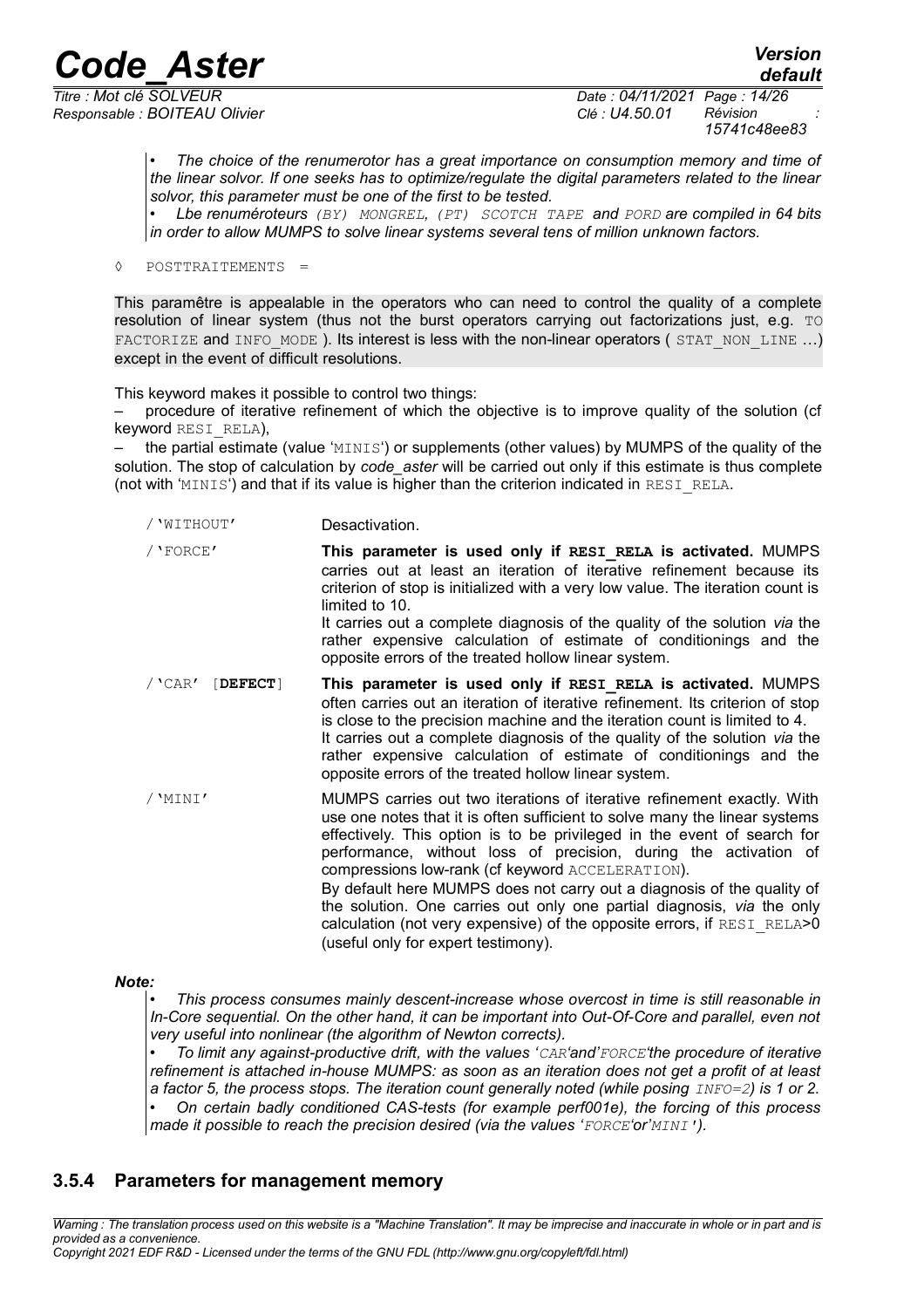*Code\_Aster Version Titre : Mot clé SOLVEUR Date : 04/11/2021 Page : 15/26 Responsable : BOITEAU Olivier Clé : U4.50.01 Révision :*

*default 15741c48ee83*

To gain in RAM memory without changing linear solvor (and modeling or data-processing platform), several strategies are available (and often combinable). One lists them here by order of importance.

- **With constant digital precision and with savings of time of calculation:** LE parallelism (finely  $Options/mpi$   $**$  of Astk) coupled, or not, with the activation of the keyword MATR\_DISTRIBUEE in distributed parallelism mode (by default mode); activation of the pretreatments (made by default, cf. PRETREATMENTS); The redistribution of parallelism enters level MPI and that OpenMP (cf. REDUCTION MPI).
- **With constant digital precision but with, potentially, of the wastes of time of calculation:**

L'activation clarifies faculties of unloading on disc MUMPS (cf. GESTION\_MEMOIRE), LE change of renumerotor (cf keyword RENUM considering previously).

It is also necessary to take care to fund an additional space reserved for the swivelling of reasonable size: keyword PCENT\_PIVOT. **Often the values by default of these parameters (GESTION\_MEMOIRE=' AUTO', RENUM=' AUTO' and PCENT\_PIVOT=20) the best compromises get** to adapt this part of the parameter setting to the case.

- **By accepting a loss of precision within a nonlinear process (e.g. STAT or DYNA\_NON\_LINE,** CALC MODES, ...): all parameters of relieving related to the solvor (FILTRAGE MATRICE, MIXER\_PRECISION seen previously) even those related to the nonlinear process itself (elastic tangent matrix, space of projection in modal calculation…).
- By not using more MUMPS as direct solvor but as preconditionnor (cf. GCPC or PETSC with REAC PRECOND=' LDLT SP/DP' cf. §3.6/3.7).

For more further information one will be able to consult documentations [U2.08.03] (Note of use of the linear solveurs) and [U2.08.06] (Note of use of parallelism).

◊ PCENT\_PIVOT = / pcent [I] / 20% [ **DEFECT** ]

This keyword allows Cto hoisir a percentage of memory that MUMPS will hold at the beginning of calculation for the swivelling. Indeed, to factorize a matrix *Aster*, it is often preferable to permute two of its lines and/or its columns (cf [R6.02.03] §2.3.1). However the data-processing objects managing this swivelling are difficult to dimension *a priori*. Therefore the tool requires of the user a preliminary and arbitrary estimate of this additional space.

The value by default is of 20%. It corresponds to a reasonable number of swivellings which is sufficient for most calculations *Aster*. If for example MUMPS estimates at 100 the place necessary to a factorization without swivelling, it will allocate *in fine* 120 to manage calculation with swivelling. A value exceeding the 50% must remain exceptional.

Thereafter, if the memory capacity required by the swivellings proves more important, the allocated place will be insufficient and the code will require to increase this criterion. Two cases will arise then according to the selected type of management memory (*via* the keyword GESTION MEMOIRE):

- If it is about a precise mode,  $'IN-CORE'$  or  $'OUT$   $OF$  corest, calculation stops in ERREUR FATALE and suggests various palliative solutions.
- If it is the automatic mode, 'CAR', calculation will continue and retenter to factorize with a value of PCENT PIVOT doubled. Up to three attempts at this type will be carried out front, in the event of repeated failures, a stop in ERREUR FATALE + proposal for various palliative solutions.

*Note:*

• *For the small problems (<1000 ddls), MUMPS can underestimate its requirements in preallowances for memory capacity. A great value of PCENT\_PIVOT (>100) is then not surprising.*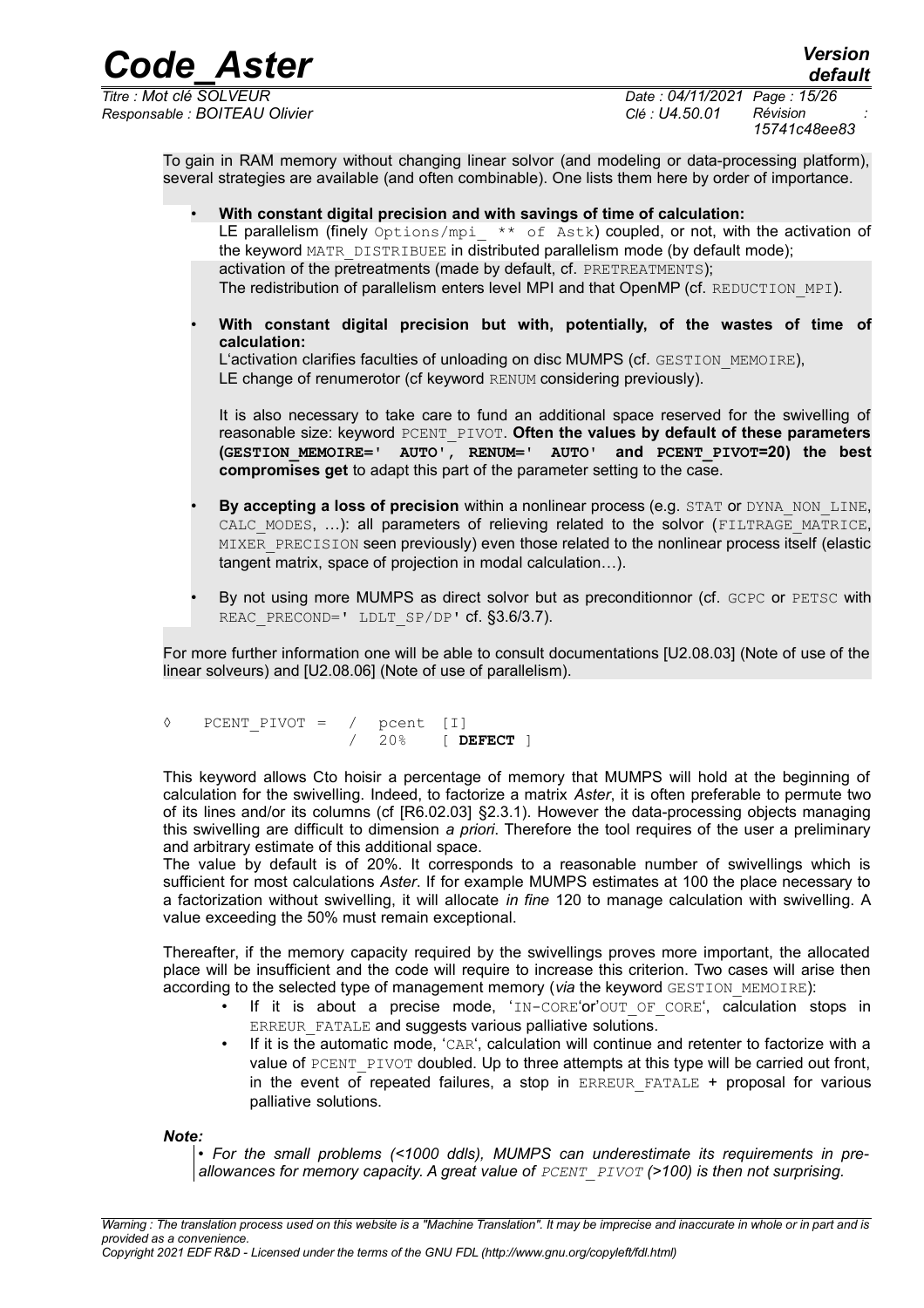*Responsable : BOITEAU Olivier Clé : U4.50.01 Révision :*

*default*

*Titre : Mot clé SOLVEUR Date : 04/11/2021 Page : 16/26 15741c48ee83*

> • *Process of auto--training: if, in the process describes previously, one is brought to modify the value automatically of PCENT\_PIVOT , it is this new value which is used until the end of the operator. It is supposed that the digital difficulty does not go to decrease and one thus preserves this value of swivelling in order to more not waste time in fallen through attempts at factorization.* • *In mode ' CAR ', jointly with the doubling of the additional space of swivelling, one can also have to pass automatically in management Out-Of-Core memory MUMPS (as if one had parameterized explicitly GESTION\_MEMOIRE=' OUT\_OF\_CORE' ). That occurs according to certain codes return MUMPS or to the third (and last) attempt.*

◊ GESTION\_MEMOIRE=

This keyword makes it possible to choose the memory way of managing of external product MUMPS, even in last spring, certain objects managed directly by *code\_aster*.

The first two modes are "without net": no correction of parameter setting will be operated "with the flight" in the event of problem. Contrary to the  $3$  ieme mode, the automatic mode, which will do everything (in some limiting!) so that calculation does not stumble for reasons of place memory. In particular, according to the memory which it will manage to release in addition, it will exploit the modes In-Core and Out-Of-Core of MUMPS even on space required for its swivelling (cf keyword PCENT\_PIVOT ).

- /'IN\_CORE' One privileges to the maximum the speed of calculation. It is the option which requires the most memory, because here one allows MUMPS to preserve in RAM all the objects which it needs.
- /'OUT\_OF\_CORE' One privileges to the maximum the economies in consumption memory. It is the option which requires less memory, because here one imposes on MUMPS of to discharge on disc its most cumbersome objects $2$ .
- /'CAR' [**DEFECT**] One decides management memory automatically to impose on MUMPS (cf In-Core or Out-Of-Core precedent) according to the memory sizes available at this time precise of calculation. One activates also a mechanism of pre-allowance memory so that MUMPS can benefit from the maximum of the memory available (cf paragraph below). That makes it possible to limit the problems of late allowances to ensure the swivelling. Two mechanisms of autocorrection can be also set up so necessary (increase in PCENT\_PIVOT, disconnection pre-allowances memory).
- /'EVAL' Assistance with the calibration memory of calculation. One provides a synthetic posting (cf figure 3.1) of the resources memories required by calculation *code\_aster* + MUMPS<sup>[3](#page-15-1)</sup> according to the selected type of management: In-Core or Out-Of-Core. Then calculation stops in ERREUR FATALE in order to allow the user to start again his calculation by choosing a parameter setting report being pressed on these elements.

\*\*\*\*\*\*\*\*\*\*\*\*\*\*\*\*\*\*\*\*\*\*\*\*\*\*\*\*\*\*\*\*\*\*\*\*\*\*\*\*\*\*\*\*\*\*\*\*\*\*\*\*\*\*\*\*\*\*\*\*\*\*\*\*\*\*\*\*\*\*\*\*\*\*\*\*\*\* - Size of the linear system: 500000 - Minimal RAM memory consumed by code\_aster (1999) 1999 (1999) 1999 (1999) 1999 (1999) 1999 (1999) 1999 (1999)<br>
- Estimate of the Mumps memory with GESTION MEMOIRE=' IN CORE' (1999) 1999) 1999 (1999) 1999 - Estimate of the Mumps memory with GESTION\_MEMOIRE=' IN\_CORE' : 3500 Mo<br>- Estimate of the Mumps memory with GESTION\_MEMOIRE=' OUT OF CORE' : 3500 Mo - Estimate of the Mumps memory with GESTION\_MEMOIRE=' OUT\_OF\_CORE' : 500 Mo - Estimate of the disk space for Mumps with GESTION MEMOIRE=' OUT OF CORE': 2000 Mo ===> For this calculation, one thus needs a quantity of RAM memory at least of - 3500 Mo if GESTION MEMOIRE=' IN CORE',

<span id="page-15-0"></span><sup>2</sup> Blocks of factorized (real or complex) managed by the current processor. The vectors of indices (whole) describing these blocks remain them in RAM.

<span id="page-15-1"></span><sup>3</sup> Estimated the MUMPS can be slightly overestimated. They recapitulate the figures necessary for a use in "stand-alone" of product MUMPS on the problem resulting from *code\_aster*. These estimates thus integrate, not only the objects which will need MUMPS to build its factorized, but also the preliminary objects of data storage (matrix, RHS) and one 30 contractual Mo for the achievable MUMPS.

*Warning : The translation process used on this website is a "Machine Translation". It may be imprecise and inaccurate in whole or in part and is provided as a convenience.*

*Copyright 2021 EDF R&D - Licensed under the terms of the GNU FDL (http://www.gnu.org/copyleft/fdl.html)*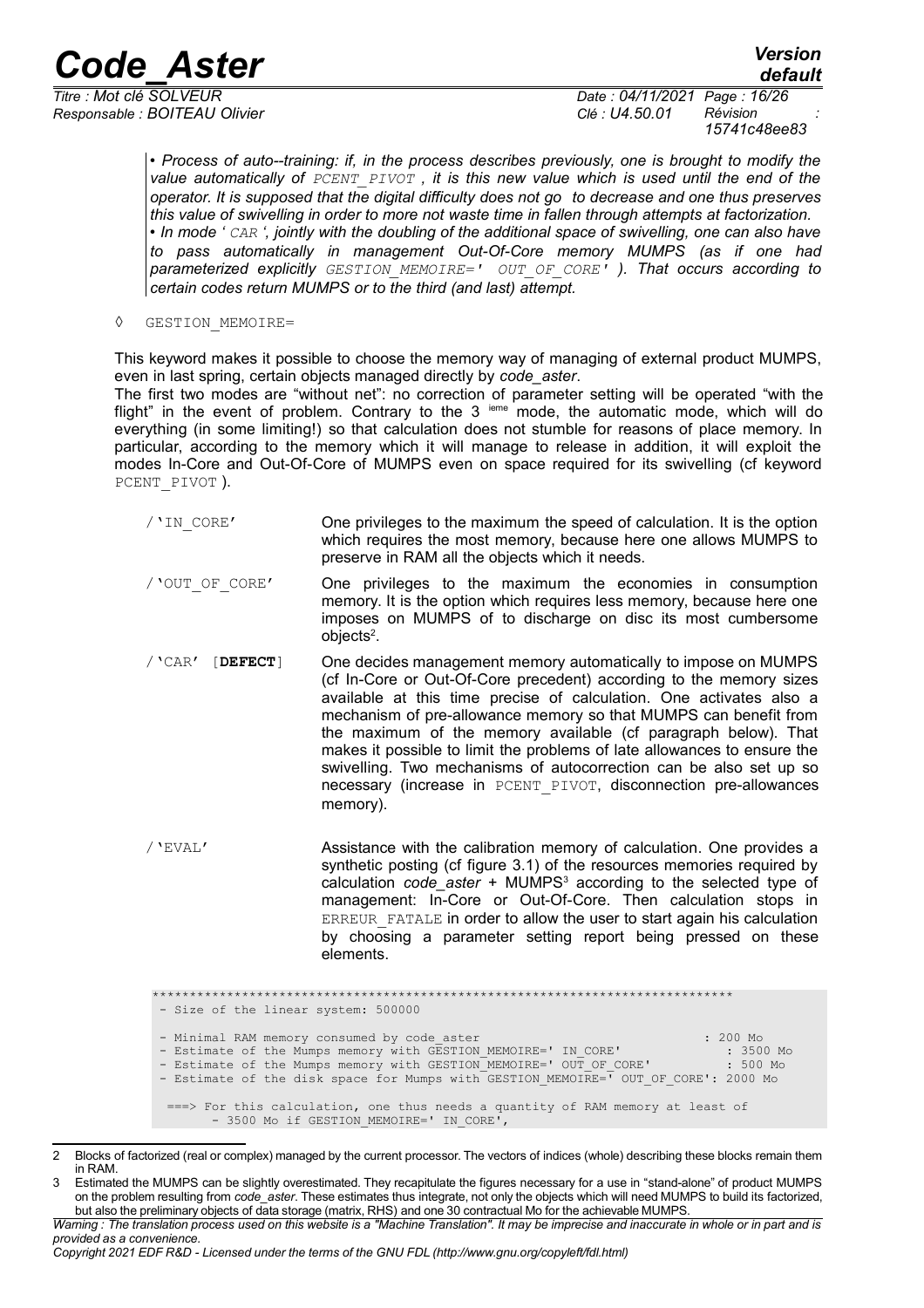*Code\_Aster Version Responsable : BOITEAU Olivier Clé : U4.50.01 Révision :*

*Titre : Mot clé SOLVEUR Date : 04/11/2021 Page : 17/26 15741c48ee83*

- 500 Mo if GESTION MEMOIRE=' OUT OF CORE'. In case of doubt, use GESTION\_MEMOIRE=' AUTO<sup>T</sup>. \*\*\*\*\*\*\*\*\*\*\*\*\*\*\*\*\*\*\*\*\*\*\*\*\*\*\*\*\*\*\*\*\*\*\*\*\*\*\*\*\*\*\*\*\*\*\*\*\*\*\*\*\*\*\*\*\*\*\*\*\*\*\*\*\*\*\*\*\*\*\*\*\*\*\*\*\*\*

*Figure 3.1. \_Posting in the file message in mode 'CAR'.*

Activation the Outone contributes to reduce the RAM memory required by processor, but that can slow down calculation (cost of the I/O RAM/disque). This overcost can be notable when many descentincrease are carried out (nonlinear e.g. calculation with much of step of time or iterations of Newton, search for many clean modes in modal calculation…). Because in these algorithmic stages, one spends as much time to handle the data (in RAM) that with going to seek them (on disc). This is all the more true as the disc is common to several hearts of calculation. For this reason, one privileges to the maximum the mode In-Core (especially in parallel).

In mode 'EVAL', the pre-estimates of consumed the memory are much faster and less expensive in memory than complete calculation. They can make it possible to gauge its study on local machine or an interactive node of a machine centralized before launching in batch mode the study itself. On a purely anecdotic basis, this mode can be also used to coarsely test the setting in data and/or the achievable one used. If all functions until this evaluation it is rather good sign for later calculation!

In mode 'AUTO', one allows MUMPS "to be spread out in RAM" to gain in time and to limit the late requirements in memory related to the swivelling. MUMPS will thus be able to take all the memory which he considers necessary, even possibly beyond its estimated initial. That enables him to mitigate possible futures needs. With this intention, *code\_aster* he provides an estimate of RAM available.

These pre-allowances often make it possible not to more have to adjust, often "with the wet finger", the parameter 'PCENT\_PIVOT'. From where an unquestionable time-saver for the clarification of the studies.

In addition, in mode 'CAR', a calculation *code* aster+MUMPS benefits thus really from all the memory available: Vmpeak is close to the figure parameterized in Astk.

On the other hand, in the two other modes ('IN CORE' and 'OUT\_OF\_CORE'), MUMPS does not have the right "to be spread out" in RAM. It pre-does not allocate any additional space beyond its estimated memory initial. That makes it possible to preserve a sure operating process in the event of bad evaluation of the memory available<sup>[4](#page-16-0)</sup>.

Another mechanism also makes it possible to mitigate this kind of nuisance: if MUMPS seeks to allocate an object of size higher than the memory capacity really available, one retente a new factorization while allowing him more pre-to allocate of additional space. This strategy corrective, similar to that used for the parameter PCENT\_PIVOT, is activated only with the mode 'CAR'.

*Note:*

• *In the standard modes ('IN\_CORE'and'OUT\_OF\_CORE') code\_aster discharge on disc largest objects [5](#page-16-1) dependent on the linear system. And this, in order to leave with MUMPS a maximum of place in RAM memory. So thereafter MUMPS does not have sufficient place to allocate its data, an alarm is emitted and calculation continues its unfolding. According to the cases, calculation can be completed without encumbers but at the cost of a large overcost in time (swap system) or stop in ERREUR\_FATALE . The user then sees himself proposing various alternatives of which the parameter setting in mode ' CAR '.*

• *In mode ' CAR ', if this released space is insufficient to make it possible MUMPS to fully function in In-Core, one discharges on disc all the remainder from objects*  $JEVEUX$  *déchargeables. Then, according to the memory capacity thus released, one activates the mode In-Core or Out-Of-Core of MUMPS or one stops in ERREUR\_FATALE (+ advices).*

• *Massive unloadings of objects JEVEUX evoked previously can, in exceptional cases, to largely slow down the execution. That can arrive for example in the event of clogging of the access disc in parallel mode or when one discharges much from data (fields to the various steps of time, projected fields…). The solution can then be to occupy less processors by node, to consume less memory (to increase the number of processors, Out-Of-Core mode.) or to cut out its calculation in several stages.*

*Copyright 2021 EDF R&D - Licensed under the terms of the GNU FDL (http://www.gnu.org/copyleft/fdl.html)*

<span id="page-16-0"></span>That can arrive on certain platforms (e.g. Clpaster-rock'n'rolls).

<span id="page-16-1"></span>Matrix (MATR\_ASSE), description of the unknown factors (NUME\_DDL)...

*Warning : The translation process used on this website is a "Machine Translation". It may be imprecise and inaccurate in whole or in part and is provided as a convenience.*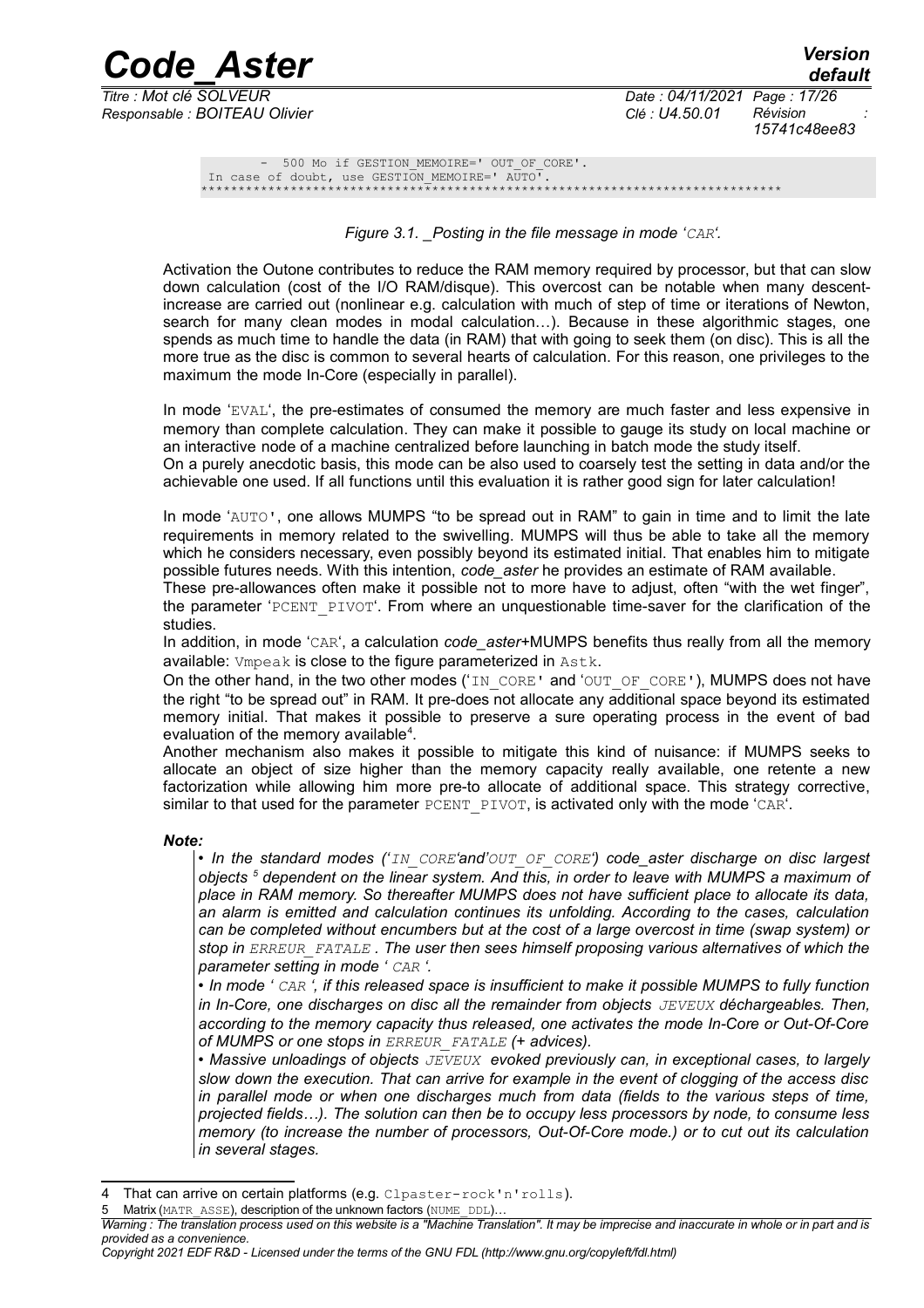*Responsable : BOITEAU Olivier Clé : U4.50.01 Révision :*

*Titre : Mot clé SOLVEUR Date : 04/11/2021 Page : 18/26 15741c48ee83*

*default*

• *In mode 'EVAL', the evaluation then the stop are carried out with the first matric factorization via MUMPS. Maybe, for example, in the phase of prediction for STAT\_NON\_LINE , or in the test of Sturm for CALC\_MODES. It is often sufficient to have a good order of magnitude of the requirements in memory. For if required pushing back this evaluation, it is necessary to cut out its calculation and to use another linear solvor (for example ' MULT\_FRONT ') for the operators whom one wishes to preserve.*

*◊* MATR\_DISTRIBUEE = / 'YES' / 'NOT' [**DEFECT**]

**This parameter is for the moment limited to the operators MECA\_STATIQUE, STAT\_NON\_LINE and DYNA\_NON\_LINE and it active only in parallel is not distributed (AFFE\_MODELE/PARTITION/PARALLELISME! = ' CENTRALISE').**

By activating this keyword, the storage of the assembled matrix is done in a way distributed on all the processors (one does not store any more useless values belonging to the other processors). That makes it possible to save memory in parallel without overcost in time, nor loss of precision (this keyword does not have any influence into sequential or parallel centralized).

#### **3.5.5 Parameters to reduce time calculation**

<span id="page-17-0"></span>To reduce time calculation without changing linear solvor (and modeling or data-processing platform), several strategies are available (and combinable). One lists them here by order of importance.

- **With constant digital precision:**
	- parallelism MPI and/or OpenMP or, possibly, an optimized combination of the two (cf keyword REDUCTION\_MPI);
	- the activation of various accelerations and/or compressions (cf keyword ACCELERATION);
	- change of renumerotor (keyword RENUM considering previously, often the choice makes by default is optimal);
	- the activation of the pretreatments (made by default, keyword PRETREATMENTS);
	- the use of MUMPS, one not as a direct solvor but as a preconditionnor. Perhaps very performing, especially into nonlinear, with the mutualisation on several steps of Newton of the same preconditionnor (cf. PETSC or GCPC with PRE\_COND=' LDLT\_SP/DP' §3.6/3.7)
- **By accepting a loss of precision,** what is often not prejudicial (the precision is sufficient) or compensated by a nonlinear process including (e.g. STAT or DYNA NON LINE, CALC\_MODES…):
	- for problems of big size ( $NR$  at least > 2.10 $^{\circ}$  ddls), the activation of compressions lowrank (cf keywords ACCELERATION/LOW\_RANK\_SEUIL below);
	- parameters of relieving related to the solvor (FILTRAGE\_MATRICE, MIXER\_PRECISION seen previously) even those related to the nonlinear process itself (elastic tangent matrix, space of projection in modal calculation…);
	- the reduction of postprocessings (keyword POSTTRAITEMENTS).

For more further information one will be able to consult documentations [U2.08.03] (Note of use of the linear solveurs) and [U2.08.06] (Note of use of parallelism).

◊ ACCELERATION= / 'CAR' [DEFECT] / 'FR' (available for all the versions of MUMPS)  $/$  'FR+' or 'FR++' (only with versions " consortium ") 'LR' (available for all the versions of MUMPS) 'LR+' or 'LR++' (only with versions " consortium ") **type of acceleration:** often effective values, 'FR++'or'LR++'.

*Warning : The translation process used on this website is a "Machine Translation". It may be imprecise and inaccurate in whole or in part and is provided as a convenience.*

*Copyright 2021 EDF R&D - Licensed under the terms of the GNU FDL (http://www.gnu.org/copyleft/fdl.html)*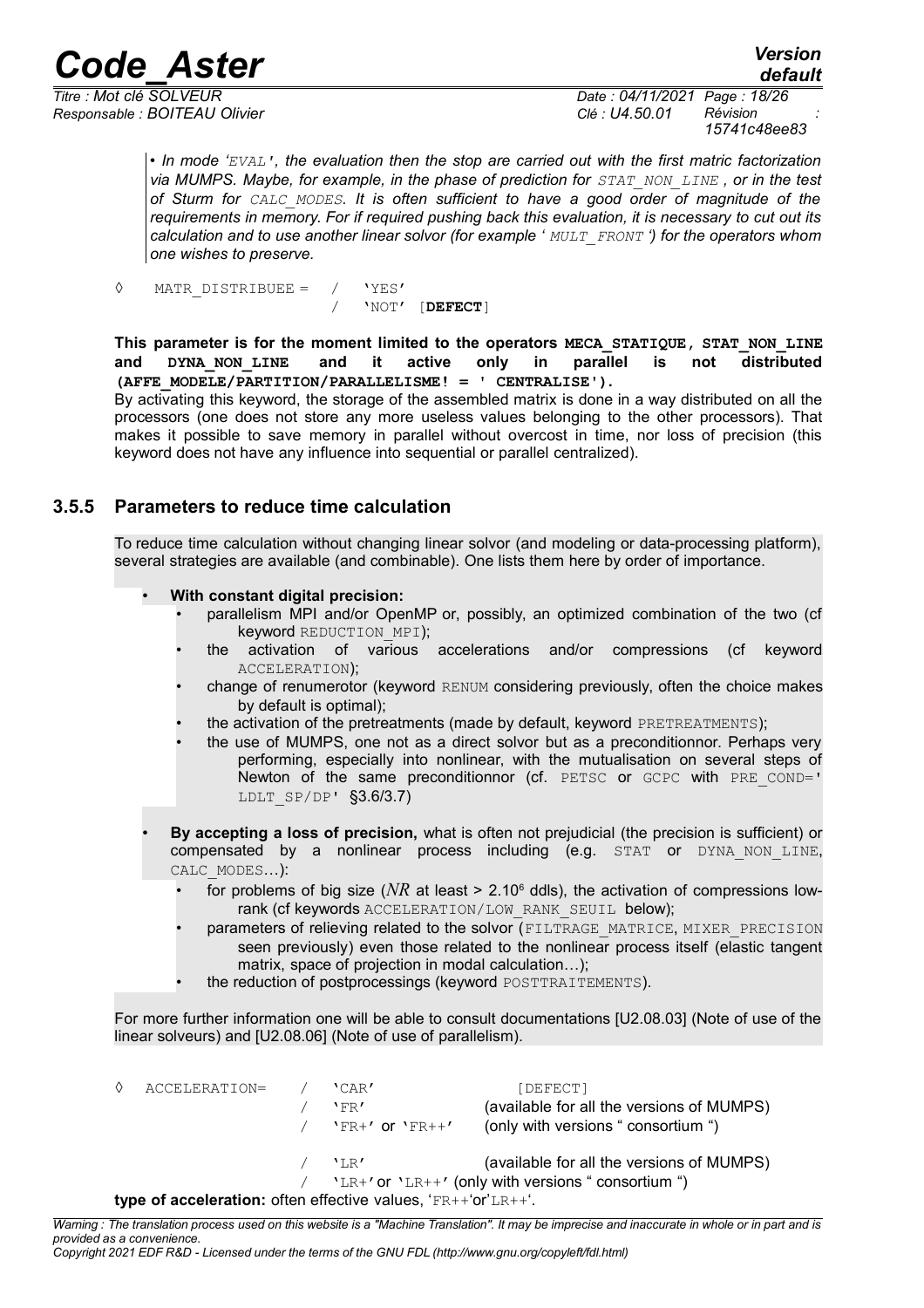*Responsable : BOITEAU Olivier Clé : U4.50.01 Révision :*

*default Titre : Mot clé SOLVEUR Date : 04/11/2021 Page : 19/26 15741c48ee83*

If ACCELERATION=' LR'/'LR+' or 'LR++' : ◊ LOW\_RANK\_SEUIL= / 0.0 [DEFECT] / lr seuil [R]

**threshold of compression:** often effective values between 10-12 and 10-9 (cf explanations below).

These keywords define the type of acceleration implemented to reduce time calculation. These accelerations can significantly to reduce the computing time of large studies, and this, without restriction of perimeter of use and with little or not of impact on the precision, the robustness and the total behavior of simulation. Their availability depends on the versions of MUMPS coupled with code\_aster.

They are especially interesting on problems of big sizes (NR at least  $> 2.10$   $\degree$  ddls). The profits noted on some studies code aster vary from 20% to 80%. They increase with the size problem, its massive character and they are complementary to those gotten by parallelism and the renumerotor. Various values of the parameter ACCELERATION are:

- The value ' CAR ' (catch by default) chooses the best parameter setting according to the version of MUMPS available, the treated case and the configuration of calculation. From MUMPS 5.4.1, for the public version 'AUTO'=' FR' and, for that consortium, 'AUTO'='  $FR +$ '.
- The value ' FR ' the implementation of a standard resolution MUMPS allows (known as 'Full-Rank'), i.e. without compression 'low-rank' and "aggressive optimizations" of the internal options with MUMPS. It is that used by default starting from 5.4.1public MUMPS.
- The value ' FR+ ' activating but the implementation of a resolution without compression 'lowrank allows' "aggressive optimizations" of internal options MUMPS. It is that used by default starting from MUMPS 5.4.1consortium.
- The value '  $ER++$  ' add with ' $ER+$  'a particular option of MUMPS which reduces the time of its stage D' analyzes.
- The value ' LR ' activate a resolution MUMPS with compression 'Low-Rank'. The compression ratio is fixed by the parameter provided by the keyword LOW\_RANK\_SEUIL. *Roughly speaking*, more this figure is large, for example 10<sup>-12</sup> or 10<sup>-9</sup>, more compression will be important and thus more the savings of time can be interesting. From a certain threshold of compression (thus "of approximation"), it is advised to activate, in complement, the procedure of iterative refinement (for example *via* POSTTRAITEMENTS=' MINI' ). This one makes it possible to find, with often a weak overcost, an error on the solution close to that which one would have obtained with standard calculation, ' FR '.
- Lbe valueS 'LR+'/'LR++' activeNT the same option as previously ('LR ') but while adding Lbe "aggressive optimizations" of ' $FR+$  ' (resp. ' $FR++$ ') as well as a methodology of more sophisticated compression.

For more details on these two keywords one will be able to consult [U2.08.03] § 7.2.7.

$$
\begin{array}{cccc}\n\Diamond & \text{REDUCTION} & \text{MPI} & = & / & \text{redmpi} & [1] \\
\Diamond & \text{J} & \text{J} & \text{J} & \text{J} & \text{J} \\
\end{array}
$$

CE keyword is usable only on one parallel version MPI of the code. It is active only for one whole value strictly positive and compatible with the number of activated MPI (cf example below). It makes it possible to reduce, just on the level of MUMPS, the parallelism of first level (MPI) and of to redistribute on that of second level (OpenMP). At exit of MUMPS, calculation begins again the fixed parallel configuration have launching of code\_aster.

Thus,with one calculation code aster distributed on 4 process MPI<sup>6</sup> each one using 9 OpenMP<sup>[7](#page-18-1)</sup> (occupant for example 1 node of the cluster of calculation gaia, that is to say 4x9=36 Cœthe USSR):

1. the matrices and vectors are built in the elementary procedures of calculations and assemblies of code\_aster and only in parallel MPI; those thus use only 4 C œ the USSR on the 36 allocated; the acceleration of these stages of calculation is thus to the maximum of **X4** ;

<span id="page-18-0"></span><sup>6</sup> Parameter mpi\_nbcpu tool for launching.

<span id="page-18-1"></span>Resp. ncpus. This parameter setting is normally automatically determined by the tool for launching.

*Warning : The translation process used on this website is a "Machine Translation". It may be imprecise and inaccurate in whole or in part and is provided as a convenience.*

*Copyright 2021 EDF R&D - Licensed under the terms of the GNU FDL (http://www.gnu.org/copyleft/fdl.html)*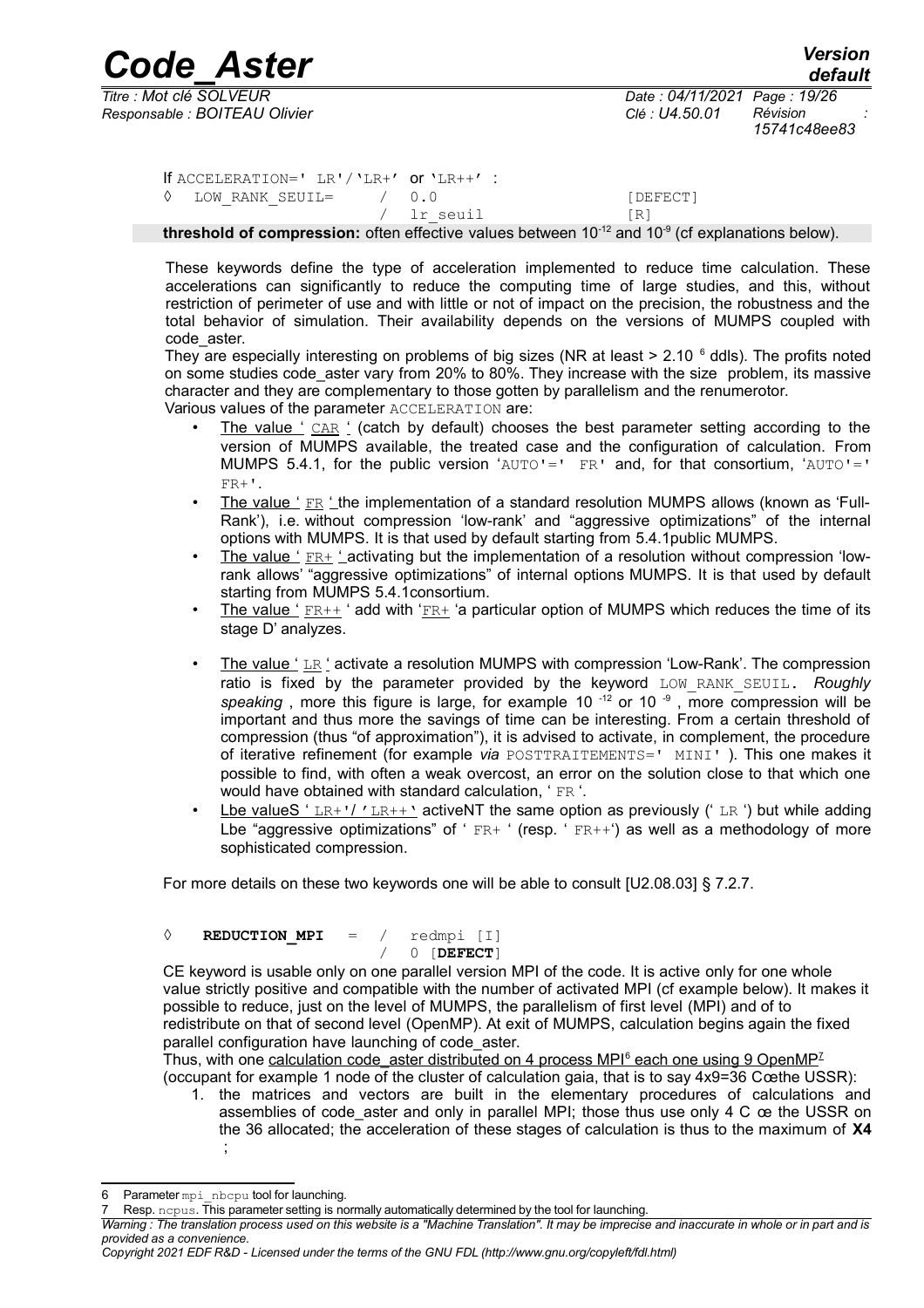*default*

*Responsable : BOITEAU Olivier Clé : U4.50.01 Révision :*

*Titre : Mot clé SOLVEUR Date : 04/11/2021 Page : 20/26 15741c48ee83*

> 2. the resolutions of systems linear MUMPS entirely use they 48 C œ the USSR thanks to on the 2 levels of parallelism MPI and OpenMP. Their capacities of acceleration of those are grosso-modo similar and with effectiveness parallel of about 30 to 50 %. From where a potential acceleration of this stage of calculation enters **X15 and X24** ;

LE made to activate the keyword REDUCTION MPI, goes to allow:

- to use more process MPI in order to better accelerate part 1;
- T out by preserving the level of acceleration of part 2 and without impacting its consumption total memory ;

Thus, with **REDUCTION\_MPI=3** on the preceding example and while distributing this time calculation code aster, not on 4 but on  $4x3=12MPI$ , each one using 3 OpenMP (to continue to remain on 1 node with 36 Cœthe USSR):

- part S construction of matrices and vectors little wind to be accelerated this time until **X12** by occupying 12 C œ the USSR ;
- L part MUMPS has remains quite as effective while always occupying 36 C oe the USSR; while distributing this time calculation on 12/3=4 MPI, each one using 3x3=9 OpenMP. **One finds the point of initial operation ement quoted** .

Part MUMPS being most consuming in memory, distribution initial 12MPI X 3 OpenMP is undoubtedly not possible or difficult on 1 only node. From where this need for reorganization of parallelism right on the level of MUMPS.

This redistribution of parallelism within MUMPS allows as follows:

- **To accelerate overall calculations whose laws of behavior are expensive** , and this, without impacting the other important part of calculation, that of resolution of system linear; N otamment in terms of consumption memory.
- **If required to reduce the peak total report of a calculation** (nap of the peak report of processes MPI) by reducing the number of processes MPI in the stage of calculation MUMPS; C being often that requiring the most memory to it-here.

#### *Note:*

• *This parameter is available only with the version consortium of MUMPS and it is not activable with the operator of modal calculation CALC\_MODES . This one having its own redistribution of parallelism (2 levels MPI and 1 OpenMP level).*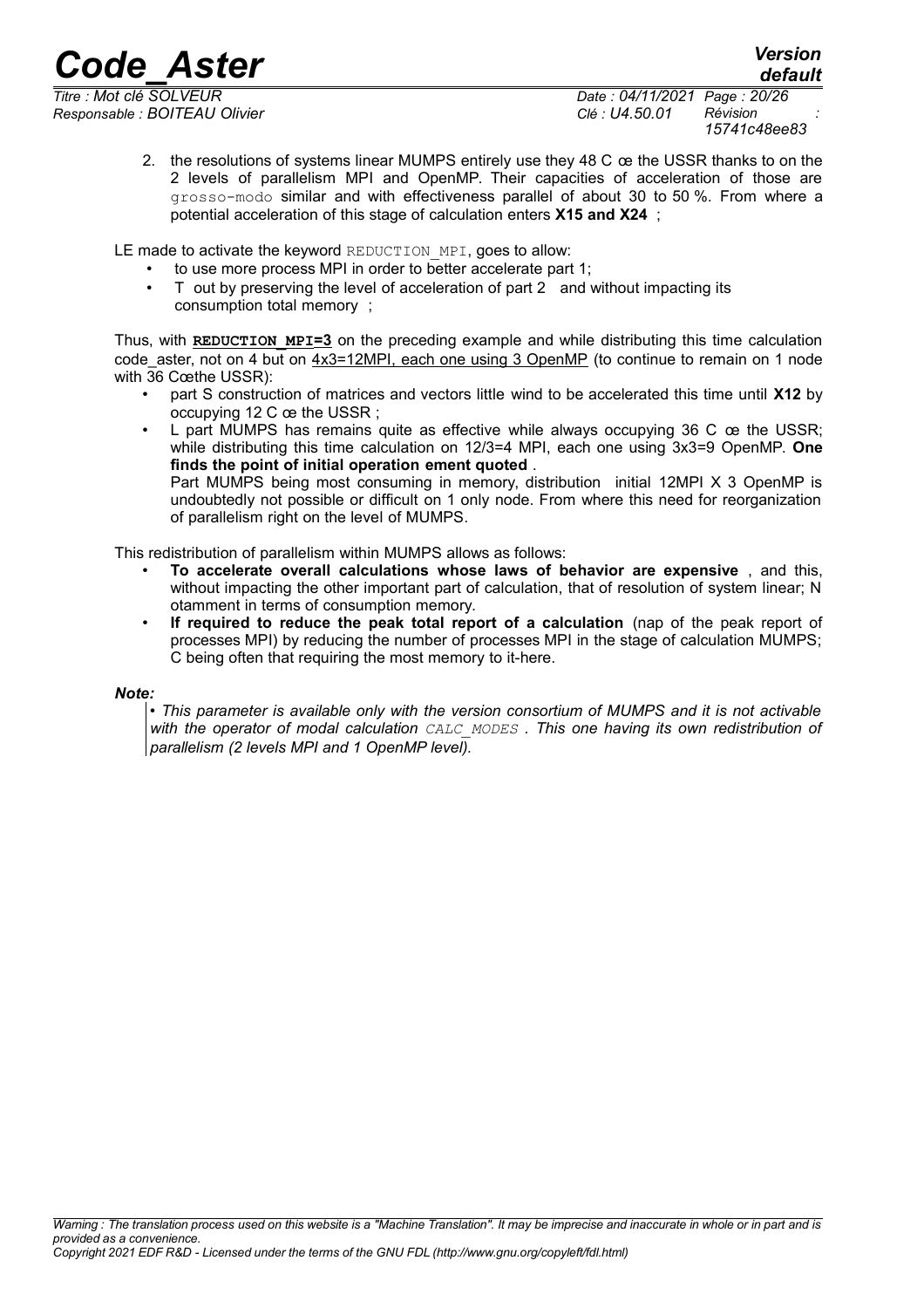*Responsable : BOITEAU Olivier Clé : U4.50.01 Révision :*

*Titre : Mot clé SOLVEUR Date : 04/11/2021 Page : 21/26 15741c48ee83*

#### **3.6 METHODE=' GCPC'**

#### <span id="page-20-0"></span>**Perimeter of use:**

Real symmetrical problems except those requiring obligatorily a detection of singularity (modal calculation). Into nonlinear, if the problem is real nonsymmetrical, one can use this provided solvor that the matrix was made symmetrical .

◊ PRE\_COND =

This keyword makes it possible to choose the method of pre-packaging:

| / 'LDLT INC' [DEFECT] | Decomposition $LDLT$ incomplete (by level) of the assembled matrix |
|-----------------------|--------------------------------------------------------------------|
| /'LDLT SP'            | Factorization single precision calculated by MUMPS                 |
| /'LDLT DP'            | Factorization double precision calculated by MUMPS                 |

The use of  $'LDLT$   $SP'$  or  $'LDLT$   $DP'$  is more expensive in CPU/RAM but more robust. These préconditionneurs are obtained by calculating with library MUMPS an approximate factorization of the matrix of the linear system. This factorization can be calculated into simple  $(LDLTSP)$  or in double (LDLT\_DP) precision. Its interest lies especially in its mutualisation (cf keyword REAC\_PRECOND) during several resolutions if one seeks to solve problems of the multiple type second members (e.g. STAT NON LINE or thermomechanical chaining with MECA STATIQUE).

| ↑ NIVE REMPLISSAGE = / niv |  |                |
|----------------------------|--|----------------|
|                            |  | $/$ 0 [DEFECT] |

This parameter concerns only the preconditionnor  $LDLT$  INC. The matrix of pre-packaging ( $P$ ) used to accelerate the convergence of the combined gradient is obtained by factorizing in a more or less complete way the initial matrix ( **K** ).

More niv is large, more the matrix **P** is close to **K** −**1** and thus more the combined gradient converges quickly (of iteration count). On the other hand, more niv is the great more storage of **P** becomes bulky (in memory and on disc) and more the iterations are expensive in CPU.

It is advised to use the value by default ( $niv=0$ ). If  $niv=0$  does not allow the gradient combined to converge, one will test successively the values  $niv=1,2,3...$ .

In the same way if the iteration count of the combined gradient is considered to be too important, it is often beneficial to increase the level of filling.

◊ REAC\_PRECOND = / reactionary / 30 [**DEFECT**]

This parameter relates to only itS preconditionnorS LDLT\_SP and LDLT\_DP

ItS preconditionnorS are much more expensive to build that the incomplete preconditionnor but itS are more robustS. To make it really competitive compared to the classical direct solveurs (MULT FRONT or MUMPS double precision), it should be preserved during several successive resolutions. One thus exploits the "relative proximity" of these reiterated successive. With this intention, the parameter REAC\_PRECOND condition the number of times where the same preconditionnor is kept whereas the matrix of the problem changed. As long as iterative method GCPC takes less reactionary iterations to converge, the unchanged preconditionnor is preserved; if it exceeds this number, the Re preconditionnor is reactualizedcalculating a factorization.

◊ PCENT\_PIVOT = / pcent

/ 20 [**DEFECT**]  $\Diamond$  GESTION MEMOIRE = / 'CAR', [DEFECT]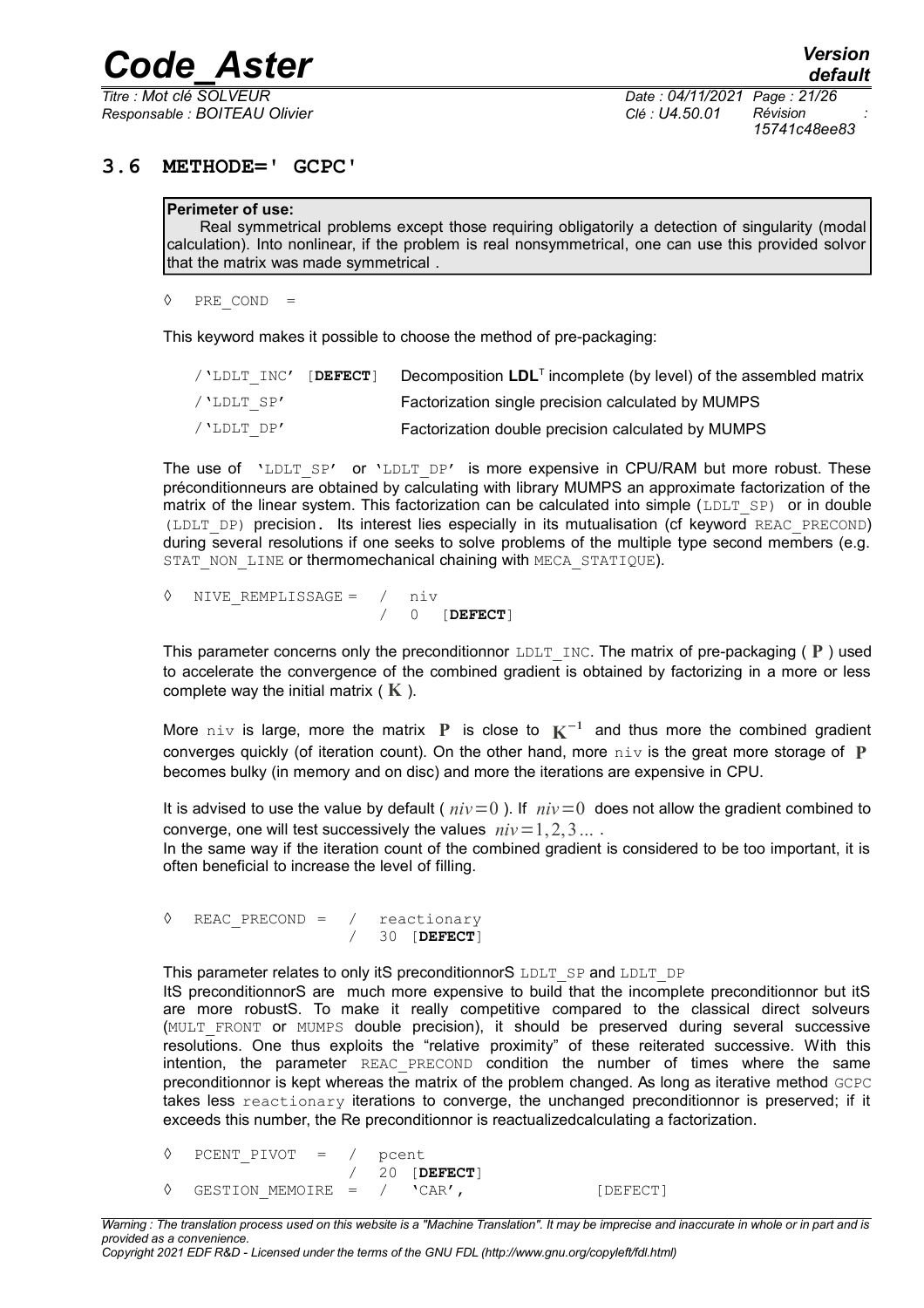*Titre : Mot clé SOLVEUR Date : 04/11/2021 Page : 22/26 Responsable : BOITEAU Olivier Clé : U4.50.01 Révision :*

*Code\_Aster Version default*

*15741c48ee83*

|   |                               | 'IN CORE'             |     |          |
|---|-------------------------------|-----------------------|-----|----------|
| ♦ | LOW RANK SEUIL $=$ $/$ 1.E-08 |                       |     | [DEFECT] |
|   |                               | lr seuil              | [R] |          |
| ♦ | $RENUM =$                     | 'WITHOUT',            |     | [DEFECT] |
|   |                               | PARMETIS <sup>'</sup> |     |          |
|   |                               | MONGREL '             |     |          |

These parameters relate to only it S preconditionnorS LDLT SP and LDLT DP. The keyword ' LOW RANK SEUIL ' allows to regulate the precision of compression block-low-rank used by MUMPS. The larger this parameter is, the more severe compression is and the less faithful factorization is. They is the same keywords as for the solvor MUMPS, *cf*. [§3.5.4.](#page-13-0)

◊ NMAX\_ITER = / niter / 0 [**DEFECT**]

Maximum iteration count of the iterative algorithm of resolution. If *niter* = 0 then the maximum number of iterations is calculated as follows:

 $niter = \frac{nequ}{2}$  where  $\frac{nequ}{2}$  is the number of equations of the system.

 $\sqrt[3]{}$  RESI\_RELA = / resi / 10-6 [**DEFECT**]

Convergence criteria of the algorithm. It is a relative criterion on the not-prepacked residue:

$$
\frac{\|\mathbf{r}_m\|}{\|\mathbf{f}\|} \leq resi
$$

**r***m* is the residue not prepacked with the iteration *m*

**f** is the second member and the standard ∥ ∥ is the usual euclidian norm.

**Note:**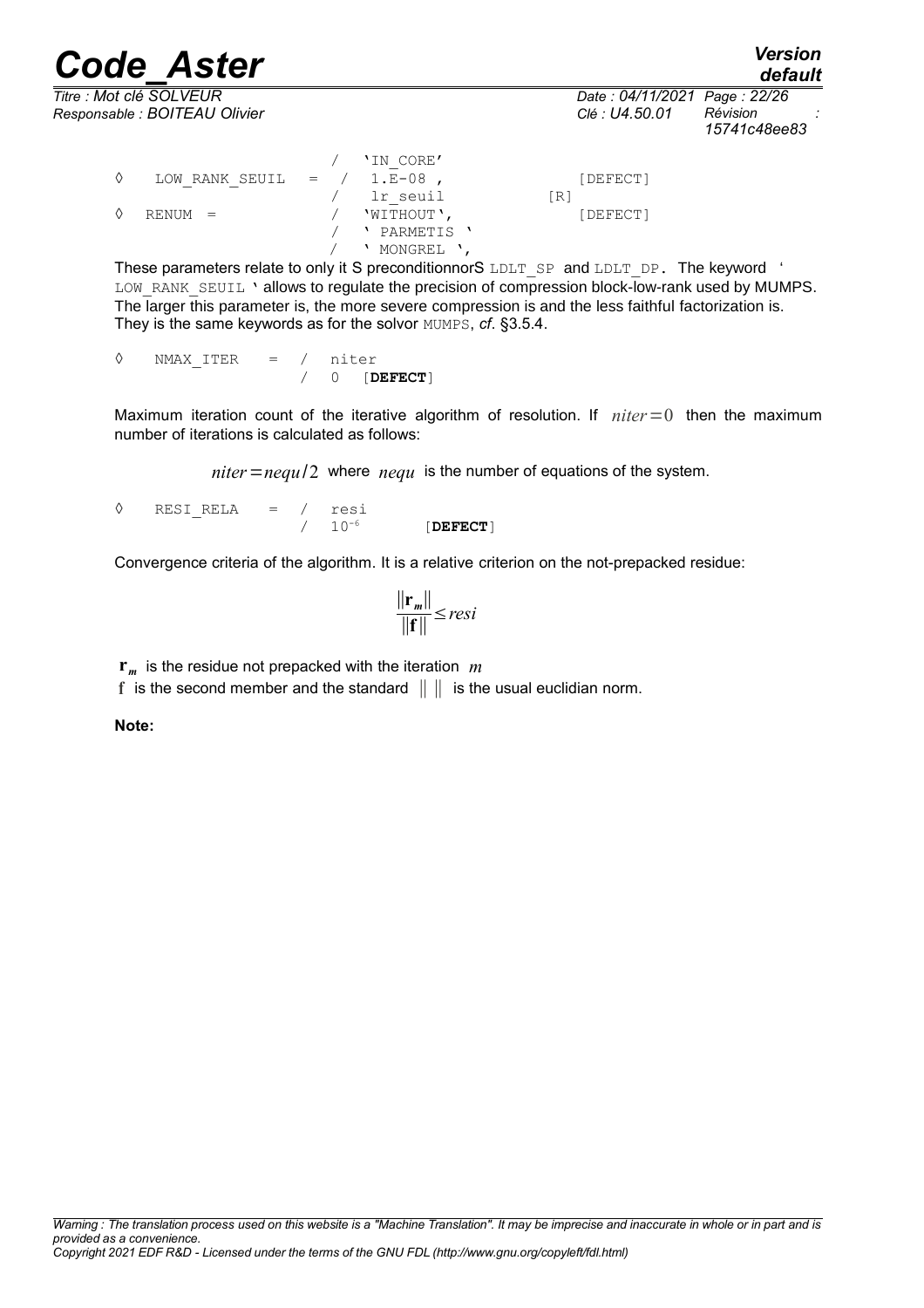*Titre : Mot clé SOLVEUR Date : 04/11/2021 Page : 23/26 Responsable : BOITEAU Olivier Clé : U4.50.01 Révision :*

*15741c48ee83*

<span id="page-22-0"></span>• *When the preconditionnor is used LDLT\_INC , the matrix is systematically renumbered using the algorithm Reverse-Cuthill-Mackee. The user cannot modify this choice.*

#### **3.7 METHODE=' PETSC'**

#### **Perimeter of use:**

All types of problèmes real except those requiring obligatorily a detection of singularity (modal calculation). With to use in priority on the nonlinear problems (with PRE COND=' LDLT  $SP'$ ) or on the problems "borders"  $(> 5.10<sup>7</sup>$  degrees of freedom).

**Caution:** solveurs PETSC and MUMPS being incompatible into sequential, only MUMPS is available in the sequential versions of code\_aster. To use PETSC, it is thus necessary always to launch a parallel version of code aster (since it is necessary to requesting one processor).

```
◊ ALGORITHM =
```
Name of the iterative solveurs (of Krylov type) of PETSc accessible since *code\_aster* :

| / 'FGMRES'   | [DEFECT] 'Flexible Minimal Generalised RESidual'                                                                      |
|--------------|-----------------------------------------------------------------------------------------------------------------------|
| / 'GMRES'    | 'Minimal Generalised RESidual'                                                                                        |
| / GMRES LMP' | 'Minimal Generalised RESidual', with preconditionnor of second level<br>to limited memory (Limited Memory To prepack) |
| $/$ 'CG'     | Combined gradient                                                                                                     |
| $/$ 'CR'     | Combined residue                                                                                                      |
| $/$ 'GCR'    | 'Generalised Conjugate Residual'                                                                                      |

The method by default ensures the best relationship between robustness and cost of calculation. Methods 'CG' and 'CR' are to be reserved for modelings leading to symmetrical matrices. In nonsymmetrical, in addition to 'GMRES', one can call on 'GCR' who treats unspecified matrices. The algorithm ' GMRES LMP' be pressed on the iterative solvor 'GMRES'. It must be obligatorily used with the preconditionnor of first level 'LDLT  $SP'$ . Its use is interesting in a non-linear calculation: indeed, the preconditionnor of second level improves the pre-packaging of a system starting from spectral information resulting from the preceding linear resolutions (see [R6.01.02])

◊ PRE\_COND =

Name of the accessible préconditionneurs of PETSc since *code\_aster:*

| Incomplete factorization by level                           |
|-------------------------------------------------------------|
| Factorization single precision calculated with MUMPS        |
| Factorization double precision calculated with MUMPS        |
| Algebraic Multigrille " multilevel" (library ml)            |
| Algebraic Multigrille "BoomerAMG" (library HYPRE)           |
| Algebraic Multigrille (PETSc library)                       |
| Preconditionnor per blocks of the Lagrangian type Increased |
| standard diagonal Pre-conditioner                           |
| 'Successive Over Relieving'                                 |
| Preconditionnor per blocks (advanced functionality)         |
| Pas de preconditionnor                                      |
|                                                             |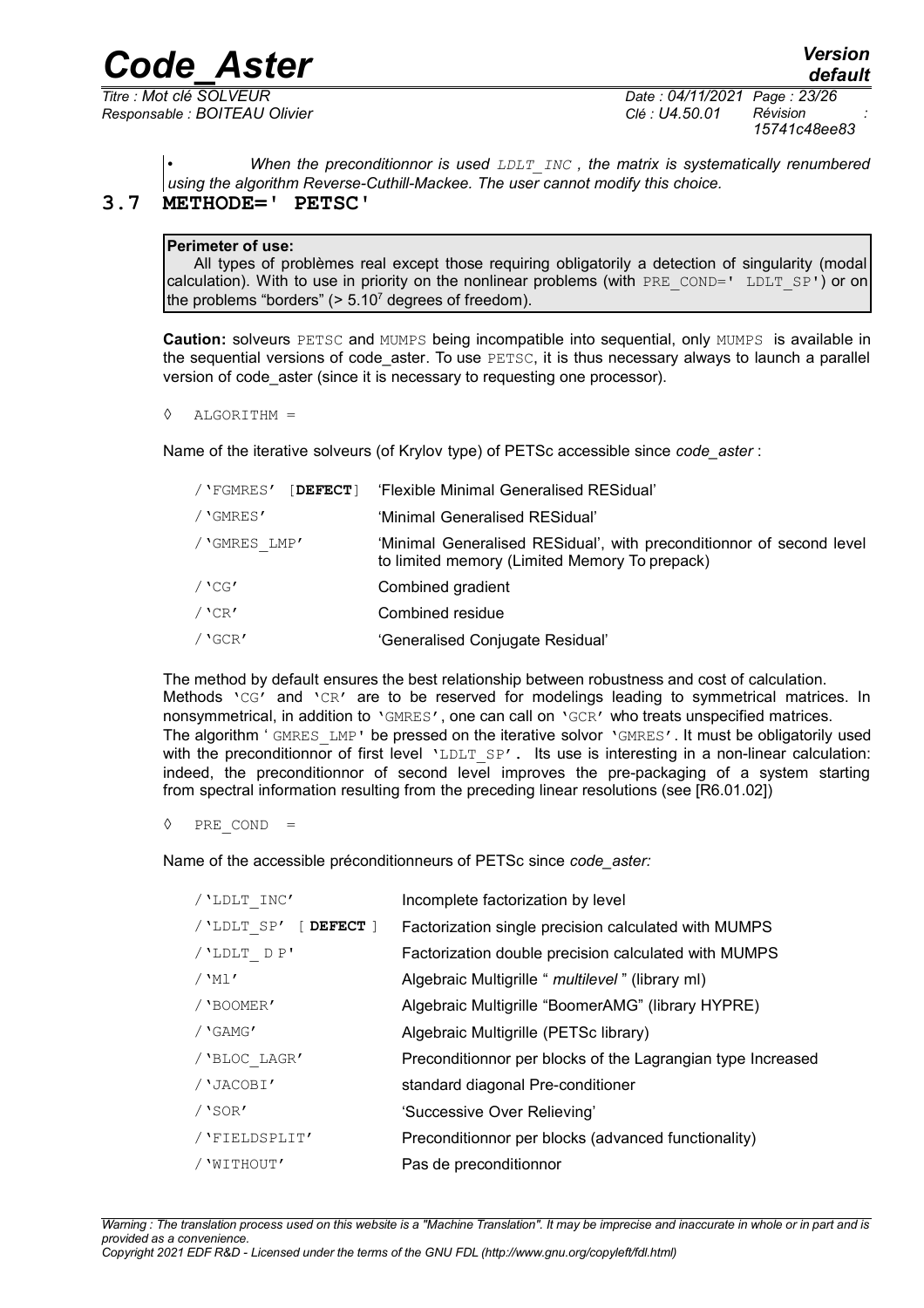*default*

*Responsable : BOITEAU Olivier Clé : U4.50.01 Révision :*

*Titre : Mot clé SOLVEUR Date : 04/11/2021 Page : 24/26 15741c48ee83*

Only LDLT\_SP, LDLT\_DP, Ml, BOOMER and JACOBI have exactly same operation into sequential and parallel. Two others, 'LDLT INC' and 'SOR', modify a little calculation by using local diagonal blocks with the processors. They are simpler to implement but less effective. 'WITHOUT' allows not to apply of preconditionnor what is of an interest only at the time of the clarification of a calculation. The algebraic préconditionneurs multigrilles  $ML$ , BOOMER and GAMG have a very restricted perimeter of application:

- calculation without multipliers of Lagrange (to use AFFE\_CHAR\_CINE to impose the loadings),
- with a constant number of degrees of freedom per node.

They are nevertheless very effective in parallel. It will be noted that the pre-conditioner M1 be based during its algorithm on a random pulling, which can involve a slightly different convergence between two identical resolutions. These préconditionneurs multi-grids are to be used with the solveurs CG or GCR (which can function whereas CG fail).

preconditionnor 'BLOC\_LAGR' is a preconditionnor per blocks designed for calculations with multipliers of Lagrange. It must be used with METHODE=' PETSC'.

S preconditionnorS 'LDLT SP' and 'LDLT DP' are *a priori* S more robustS, but also itS more expensive to build. However, and contrary to other préconditionneurs, itS NE are not rebuiltS with each linear resolution, which itS returnsent finally competitiveS (*cf.* keyword REAC\_PRECOND). ItS preconditionnorS are to use with the solvor FGMRES by default (or CG or GCR if the matrix is symmetrical). It is preferable to avoid GMRES (or its symmetrical equivalent CR) combined to a preconditionnor in single precision (risk to obtain a vague solution, because the criterion of stop of the solvor is disturbed by the mixture of arithmetic).

In a non-linear calculation, one can finally use 'LDLT SP' with the algorithm 'GMRES LMP' : a preconditionnor of second-level (LMP) then improves the pre-packaging of a linear resolution starting from spectral information exits of the preceding linear resolutions (see [R6.01.02]).

preconditionnor 'FIELDSPLIT' offer a framework very general to define préconditionneurs per blocks. It is about a very powerful functionality which requires a very good knowledge of the iterative methods and bookstore PETSc. It is primarily used in research actions.

◊ NIVE\_REMPLISSAGE = / niv / 0 [**DEFECT**]

This parameter concerns only the preconditionnor LDLT INC. Level of filling of the preconditionnor of Incomplete Cholesky.

 $\Diamond$  FILLING =  $/\alpha$ / 1.0 [ **DEFECT** ]

This parameter concerns only the preconditionnor LDLT INC.

Growth factor in the size of the preconditionnor according to the level of filling (cf [§3.6\)](#page-20-0). The reference is fixed at  $niv=0$  for which  $\alpha=1$ . This parameter is taken into account only if PRE COND=' LDLT\_INC'. This figure makes it possible PETSc to coarsely envisage the size necessary to store the preconditionnor. If this estimate is too weak, PETSc increases the objects with the flight, but this operation is more expensive.

◊ REAC\_PRECOND = / reactionary / 30 [**DEFECT**]

This parameter relates to only itS preconditionnorS LDLT\_SP and LDLT\_DP.

ItS preconditionnorS are much more expensive than the incomplete preconditionnor but itS are more robustS. ForS to make really competitiveS compared to the classical direct solveurs (MULT\_FRONT or MUMPS double precision), one needs itS to preserve during several successive resolutions.

The parameter REAC\_PRECOND condition the number of times where the same preconditionnor is kept whereas the matrix of the problem changed. As long as the iterative solvor (ALGORITHM) called by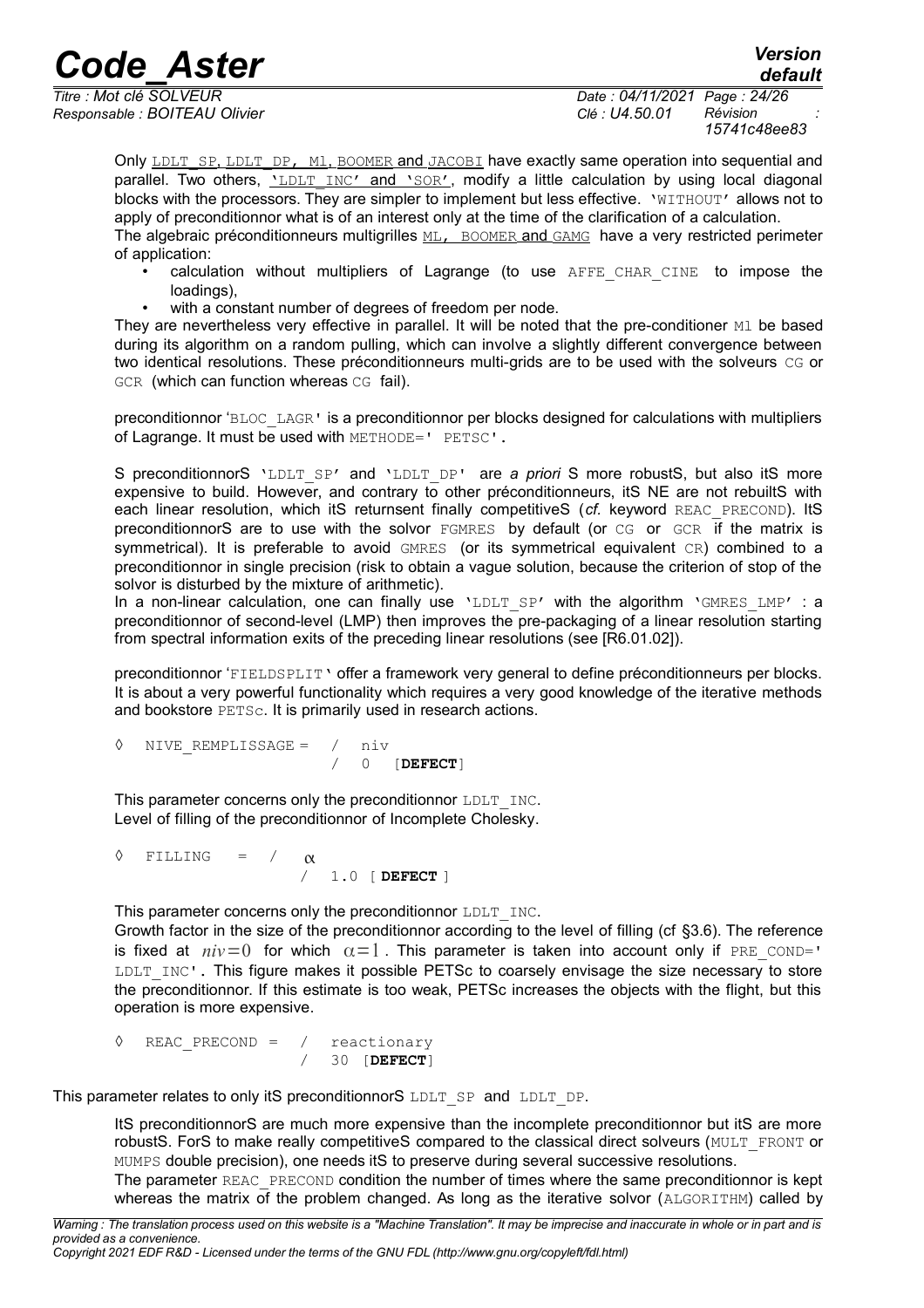*Code\_Aster Version Titre : Mot clé SOLVEUR Date : 04/11/2021 Page : 25/26*

*15741c48ee83*

PETSC takes less reactionary iterations to converge, the unchanged preconditionnor is preserved; if it exceeds this number, one reactualizes the preconditionnor by remaking a factorization single precision.

◊ PCENT\_PIVOT = / pcent / 20 [**DEFECT**]  $\Diamond$  GESTION\_MEMOIRE = / 'CAR', [DEFECT] 'IN CORE'  $\Diamond$  LOW RANK SEUIL = / 1. $E-08$  , [DEFECT] / lr\_seuil [R]  $\Diamond$  RENUM = / 'WITHOUT',  $[DEFECT]$ / ' PARMETIS ' / ' MONGREL ',

These parameters relate to only it S preconditionnor S LDLT\_SP and LDLT\_D P. The keyword ' LOW RANK SEUIL ' allows to regulate the precision of compression block-low-rank used by MUMPS. The larger this parameter is, the more severe compression is and the less faithful factorization is. They is the same keywords as for the solvor MUMPS, *cf*. [§3.5.4.](#page-13-0)

```
◊ MATR_DISTRIBUEE = / 'YES'
                          / 'NOT' [DEFECT]
```
**This parameter is for the moment limited to the operators MECA\_STATIQUE, STAT\_NON\_LINE and DYNA\_NON\_LINE and it active only in parallel is not distributed (AFFE\_MODELE/PARTITION/PARALLELISME! = ' CENTRALISE').**

By activating this keyword, the storage of the assembled matrix is done in a way distributed on all the processors (one does not store any more useless values belonging to the other processors). That makes it possible to save memory in parallel without overcost in time, nor loss of precision (this keyword does not have any influence into sequential or parallel centralized). It is it should be noted that it is recommended to use partitioning SOUS\_DOMAINE in AFFE\_MODELE in order to avoid potential problems of conditioning involved in the renumerotation of the assembled matrix.

$$
\lozenge \quad \text{NMAX\_ITER} \quad = \quad / \quad \text{niter} \quad \text{DEFECT}
$$

Maximum iteration count of the iterative algorithm of resolution. If *niter*≤0 , the maximum iteration count is fixed by default at 10000. This value is reduced to 100 if the preconditionnor is used LDLT\_SP.

◊ RESI\_RELA = / resi / 10-6 [**DEFECT**]

Convergence criteria of the algorithm. It is a relative criterion on the prepacked residue:

$$
\frac{\left\|M^{-1}.\mathbf{r}_{m}\right\|}{\left\|M^{-1}.\mathbf{f}\right\|} \leq resi
$$

 $M^{-1}\,$  is the preconditionnor

**r***m* is the residue with the iteration *m*

**f** is the second member and the standard ∥ ∥ is the usual euclidian norm.

*Note:*

1 *Convergence criteria for PETSC is evaluated differently from GCPC ;*

2 *When the preconditionnor is of poor quality (for example because of a bad conditioning of the problem), convergence criteria used by PETSC can cause bad solutions; this is why in the operators of linear calculation, an additional checking on the not-prepacked residue is carried out. The tolerance chosen for this additional criterion is*  $\sqrt{resi}$  *;*